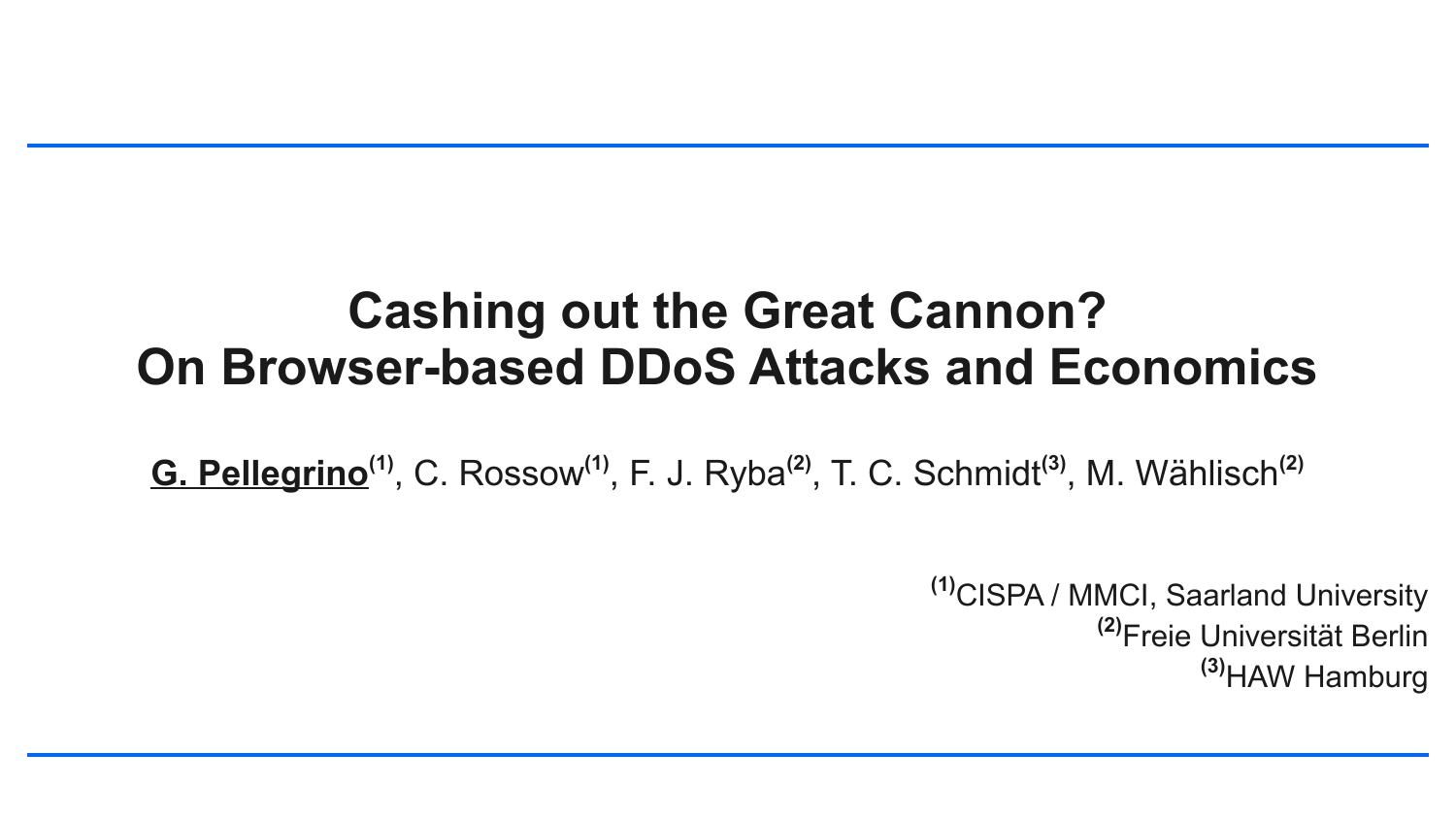

## Classical DDoS Botnets



- **DDoS** is a severe threat to the Internet
- **In classical DDoS botnets:** 
	- Infection-based recruitment (Drive-by download, Browser vulns, ...)
	- Architecture-dependent malware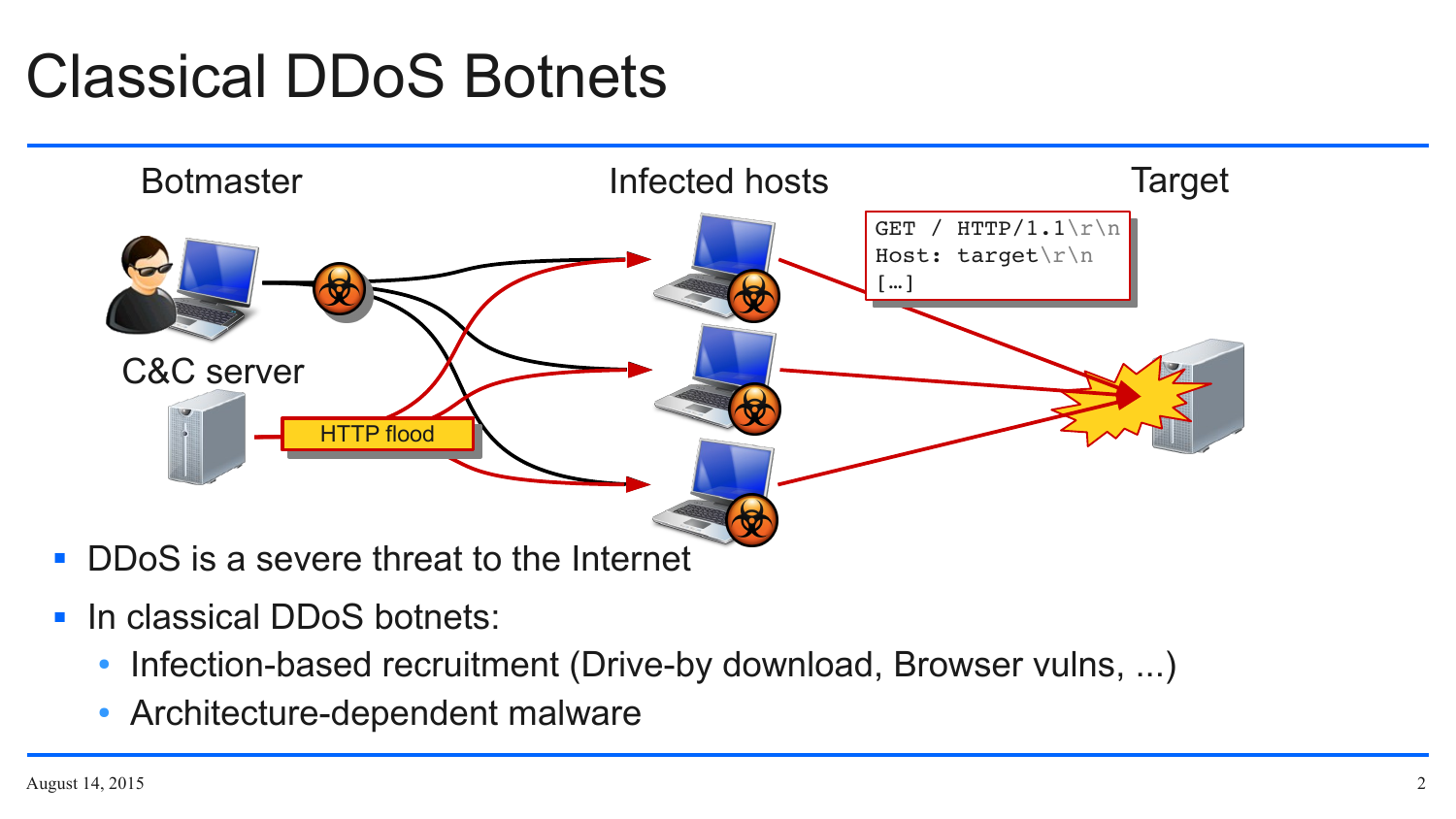### Browser-based DDoS Botnet



- **Browser-based botnet** a new type of botnet
	- Infectionless bots recruitment
	- Architecture-independent malware (e.g., OSX, Windows, Linux, Android)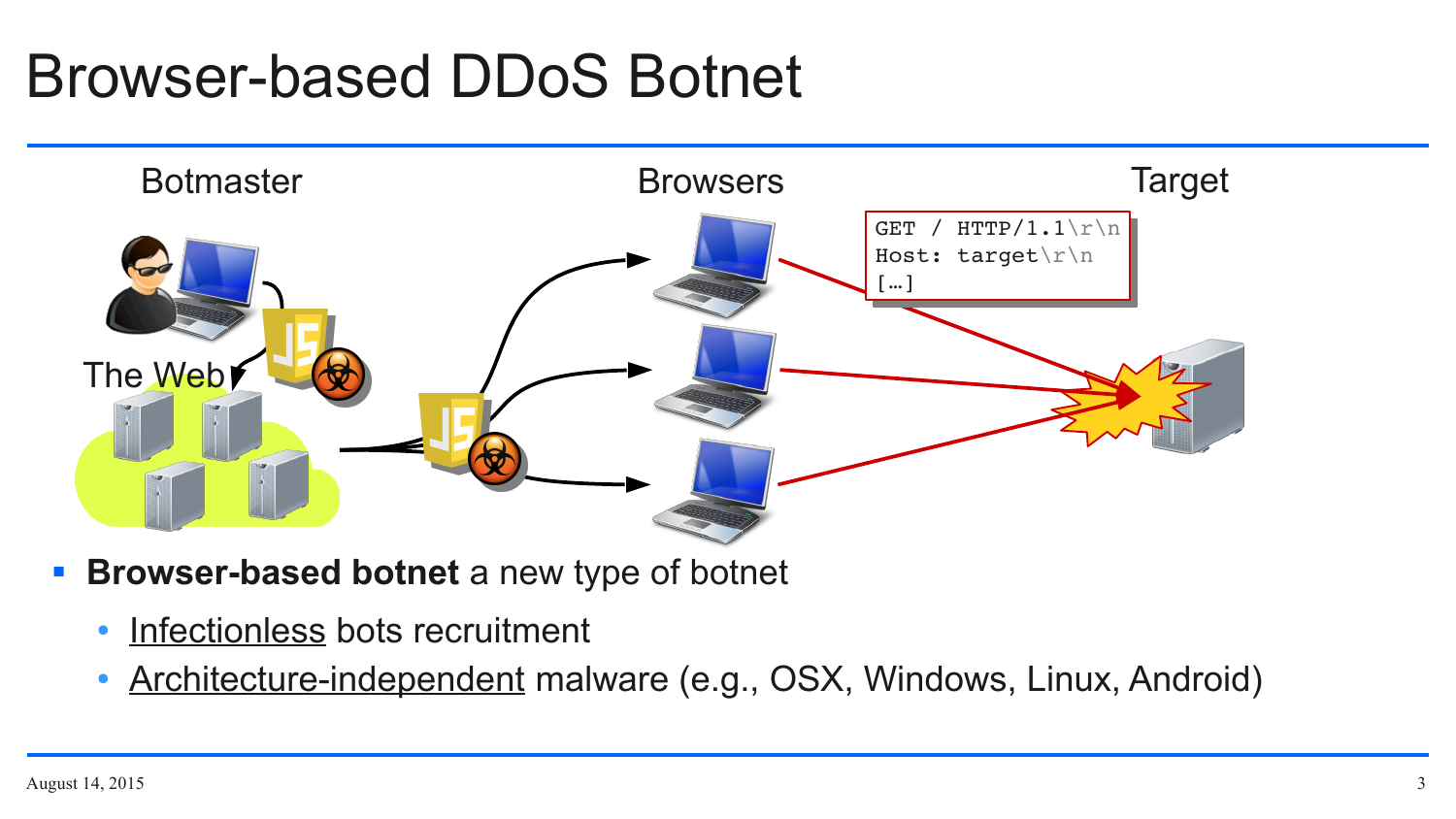| larget |               |                 |                                                                                                                                                                                                                            |     |                    |
|--------|---------------|-----------------|----------------------------------------------------------------------------------------------------------------------------------------------------------------------------------------------------------------------------|-----|--------------------|
|        | <b>SEARCH</b> | <b>TEST URL</b> | <b>TEST KEYWORD</b>                                                                                                                                                                                                        | FAQ | <b>NEWS</b><br>All |
|        |               |                 |                                                                                                                                                                                                                            |     |                    |
| 9,2015 |               |                 | Street Journal (WSJ), we've experienced our<br><b>SCKET</b> . This tactic is used to bring down web<br>requests - at the time of writing they number 2.6 billion<br>equipped to handle that kind of volume so they usually |     |                    |

## The Great Cannon

- In March 2015 first browser-based DDoS attacks [CitizenLab]
- **Recruitment: Powerful attacker injects JS into HTTP conversations** 
	- ➔ We envision also less powerful attacker can launch similar attacks

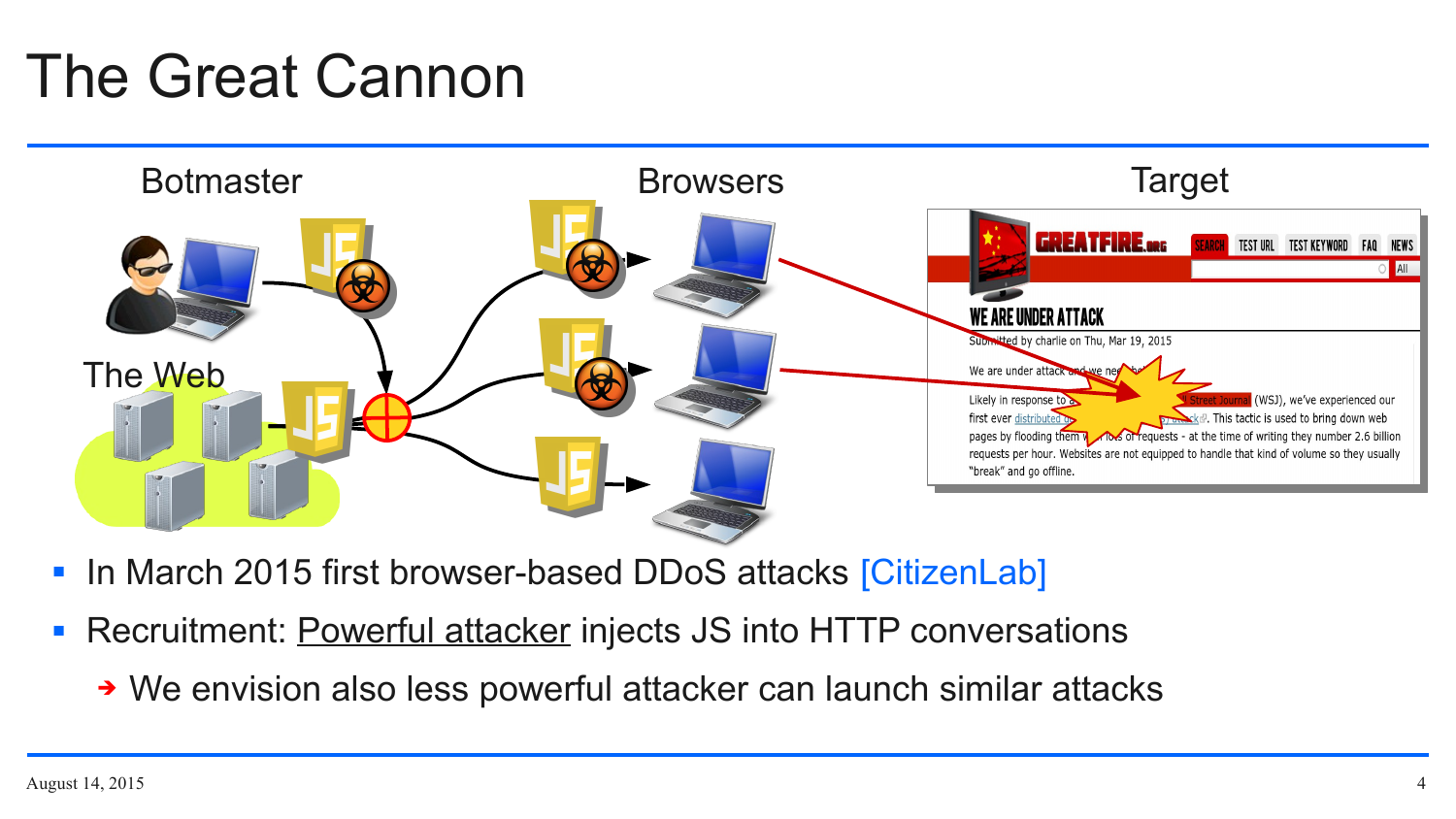## Threat Model

- No control of the network, e.g., no ISP
- **Infiltrate JS over the Web, e.g., as advertisement [Grossman]**
- **Economic incentives**

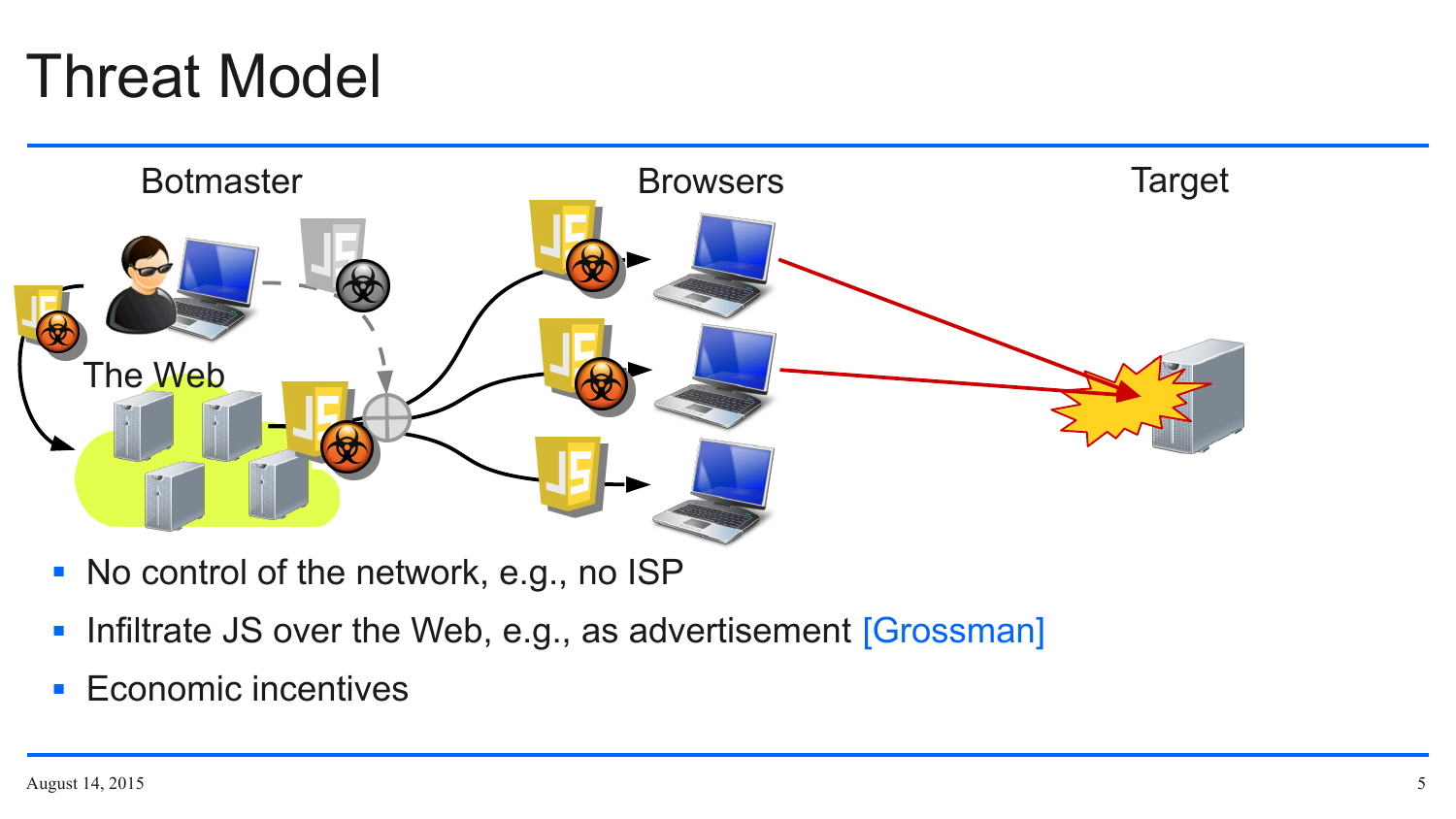

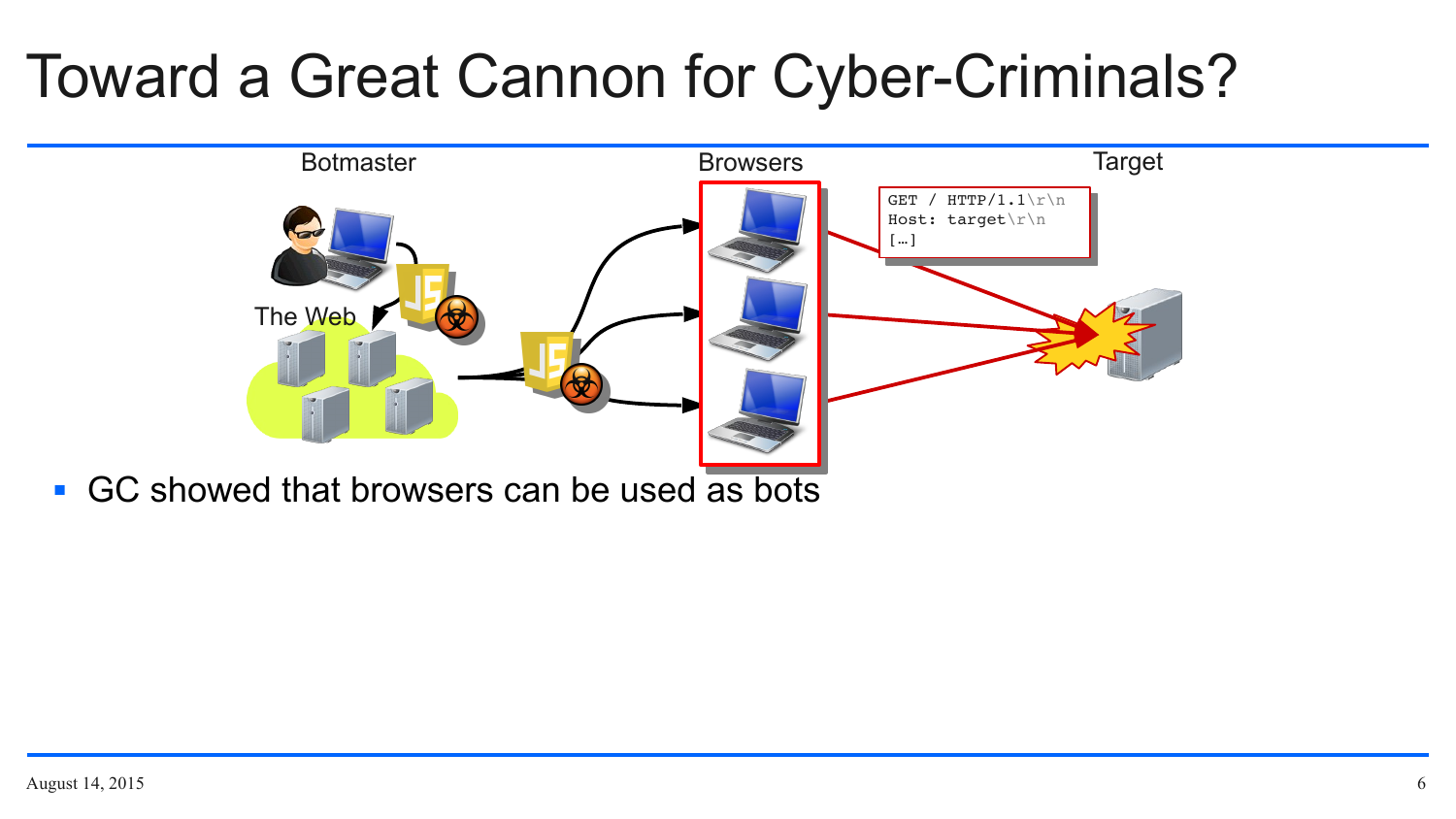

- **GC** showed that browsers can be used as bots
	- However, anecdotal knowledge only [Kuppan, Grossman]

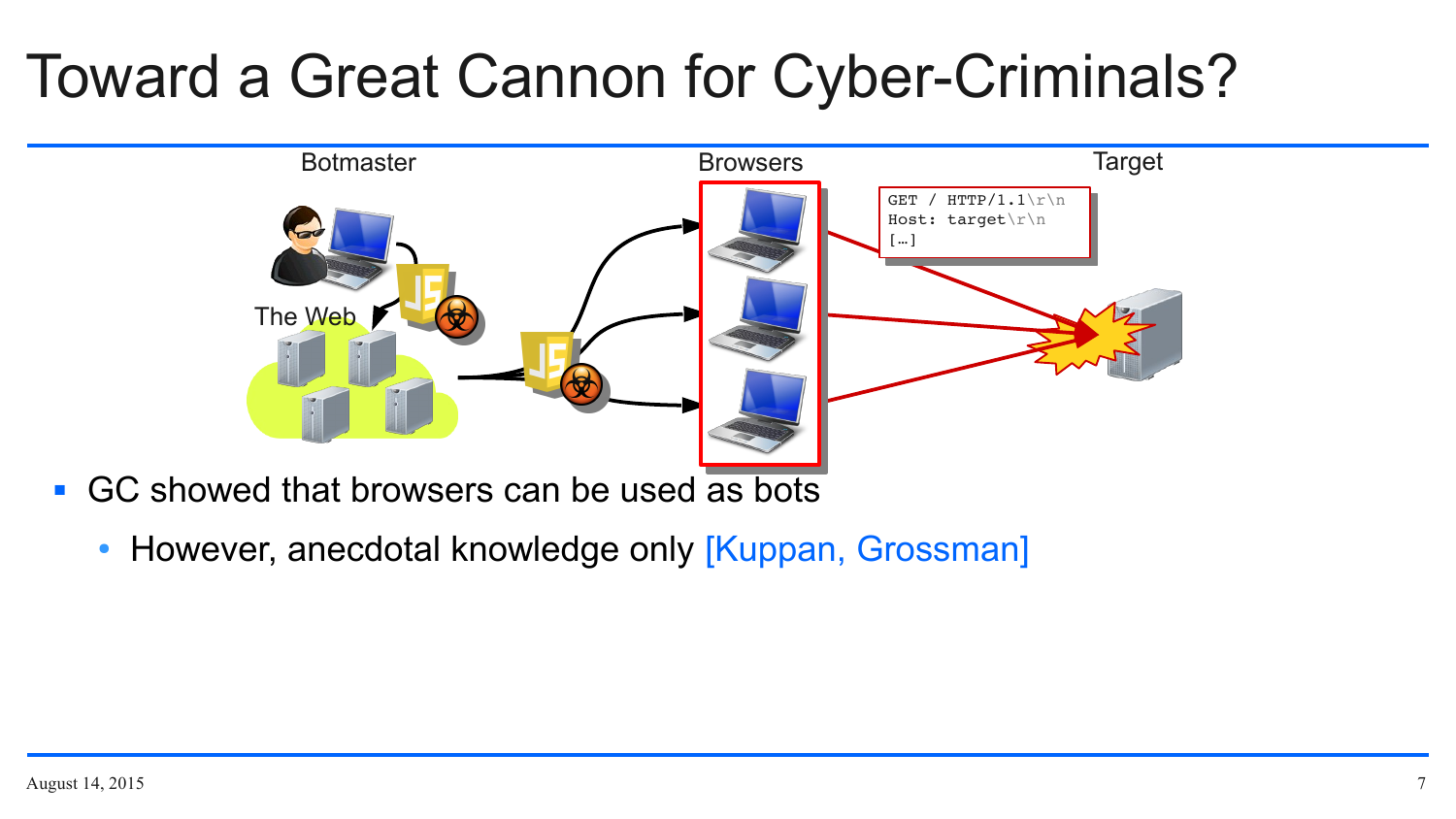

- **GC** showed that browsers can be used as bots
	- However, anecdotal knowledge only [Kuppan, Grossman]
- ➔ To date, no systematic understanding of browser features to support DDoSes

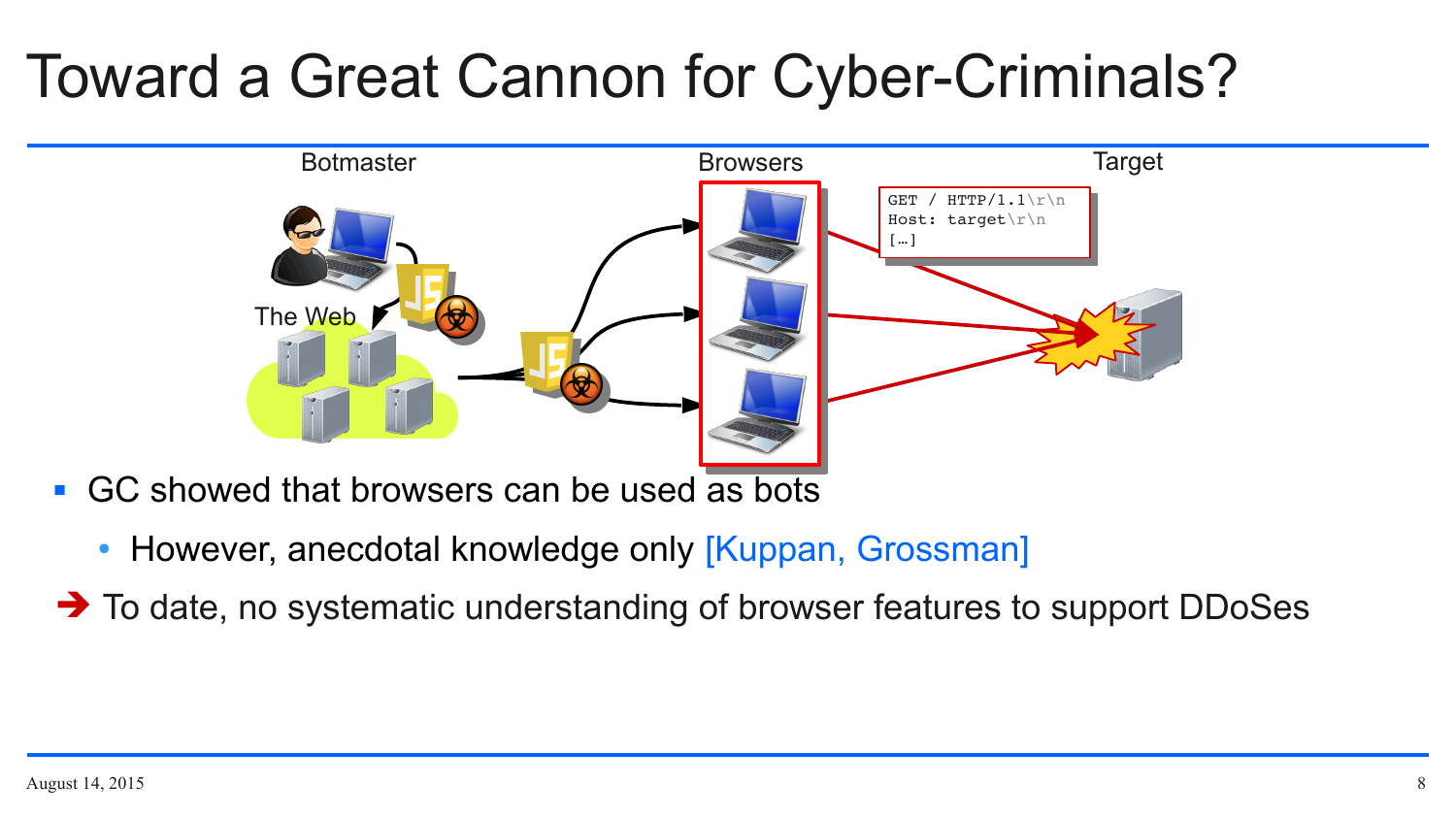

**Promising for less powerful attackers**, i.e., criminals with economic incentives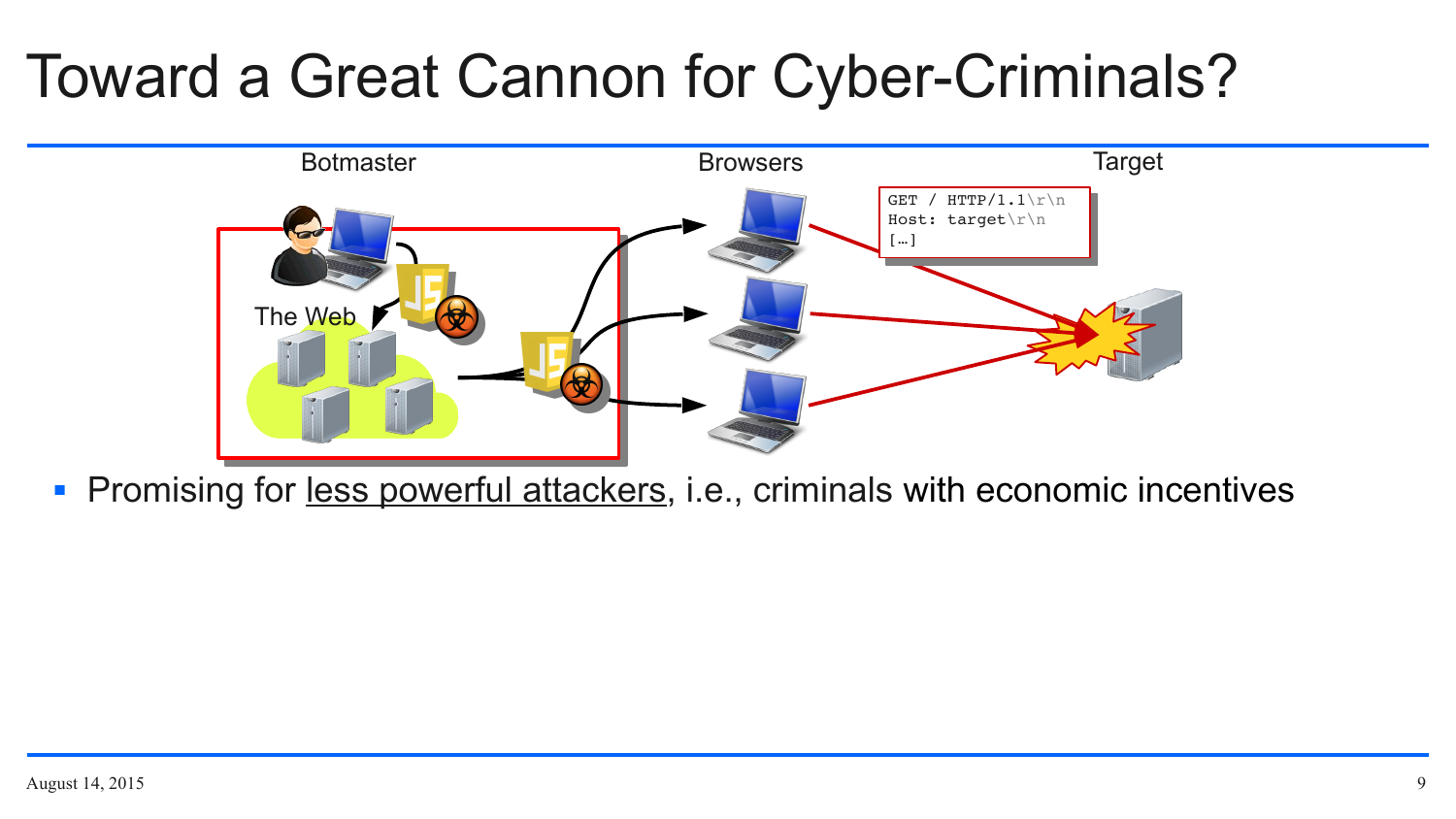

- **Promising for less powerful attackers**, i.e., criminals with economic incentives
	- However, little is known about recruitment techniques and costs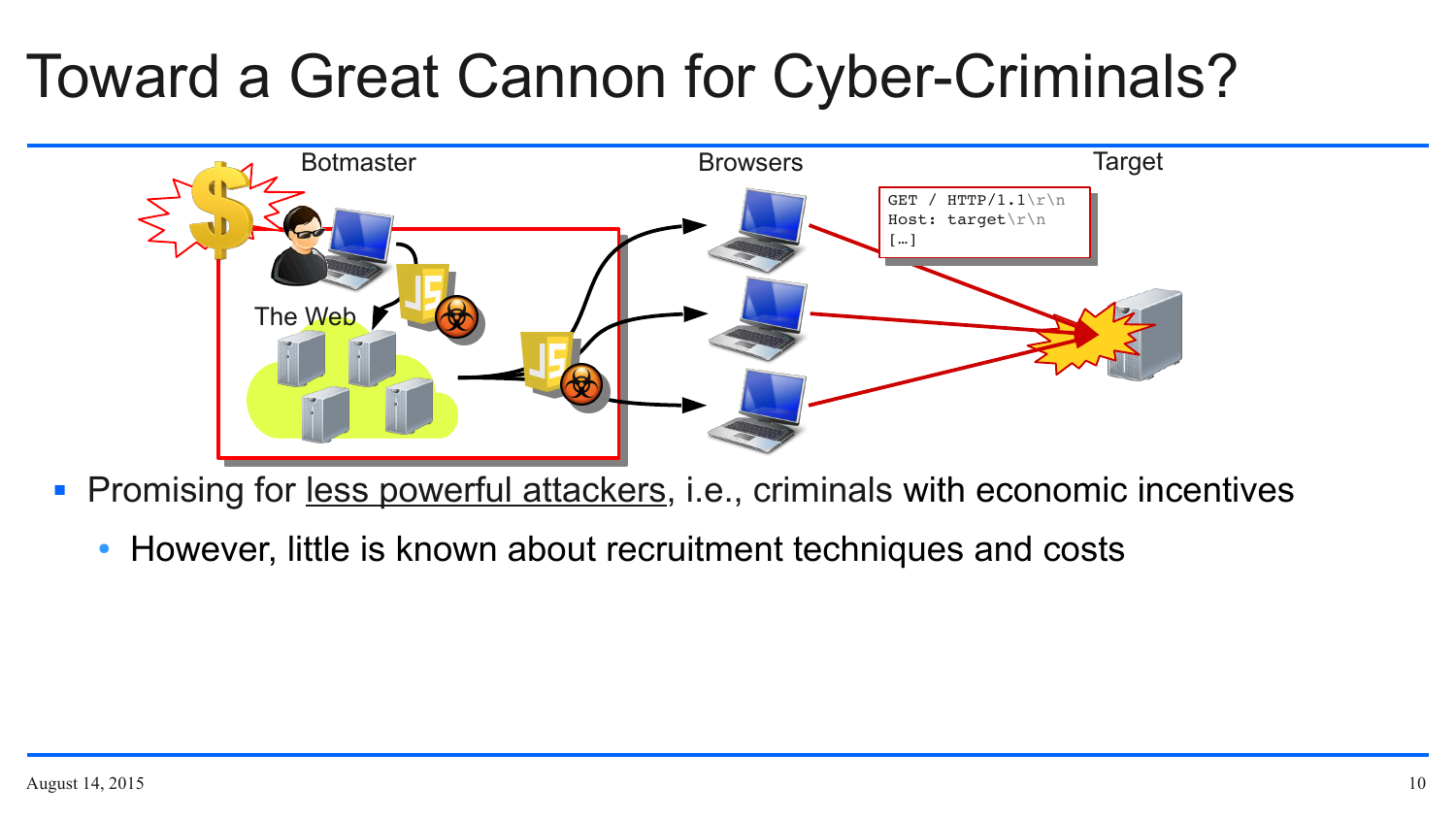- However, little is known about recruitment techniques and costs
- ➔ Hard to assess if criminals will jump on the wagon of GC-like attacks



**Promising for less powerful attackers**, i.e., criminals with economic incentives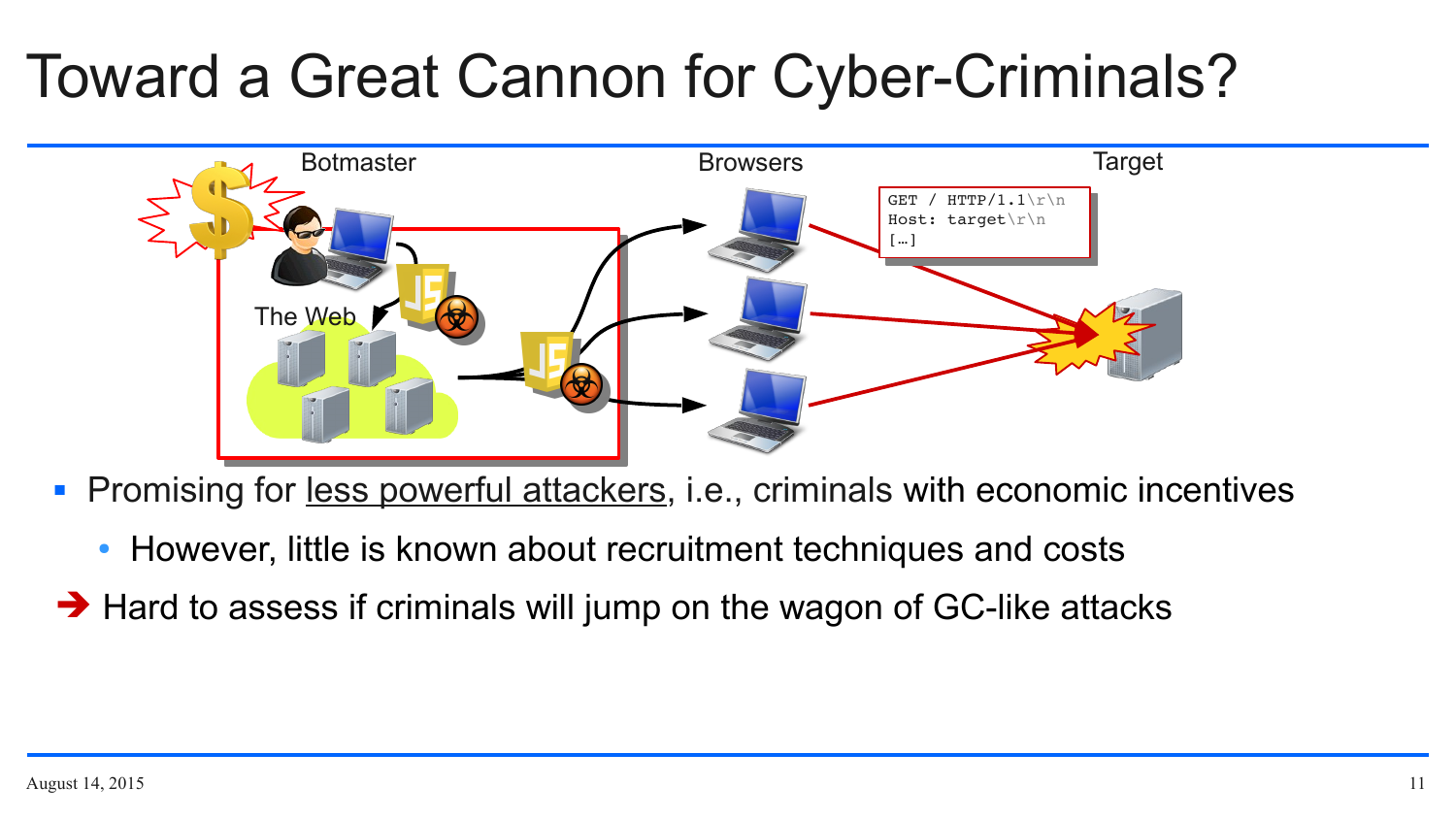

- **Review browser features**
- **Browser features in DoS attacks**
- Cost estimation and comparison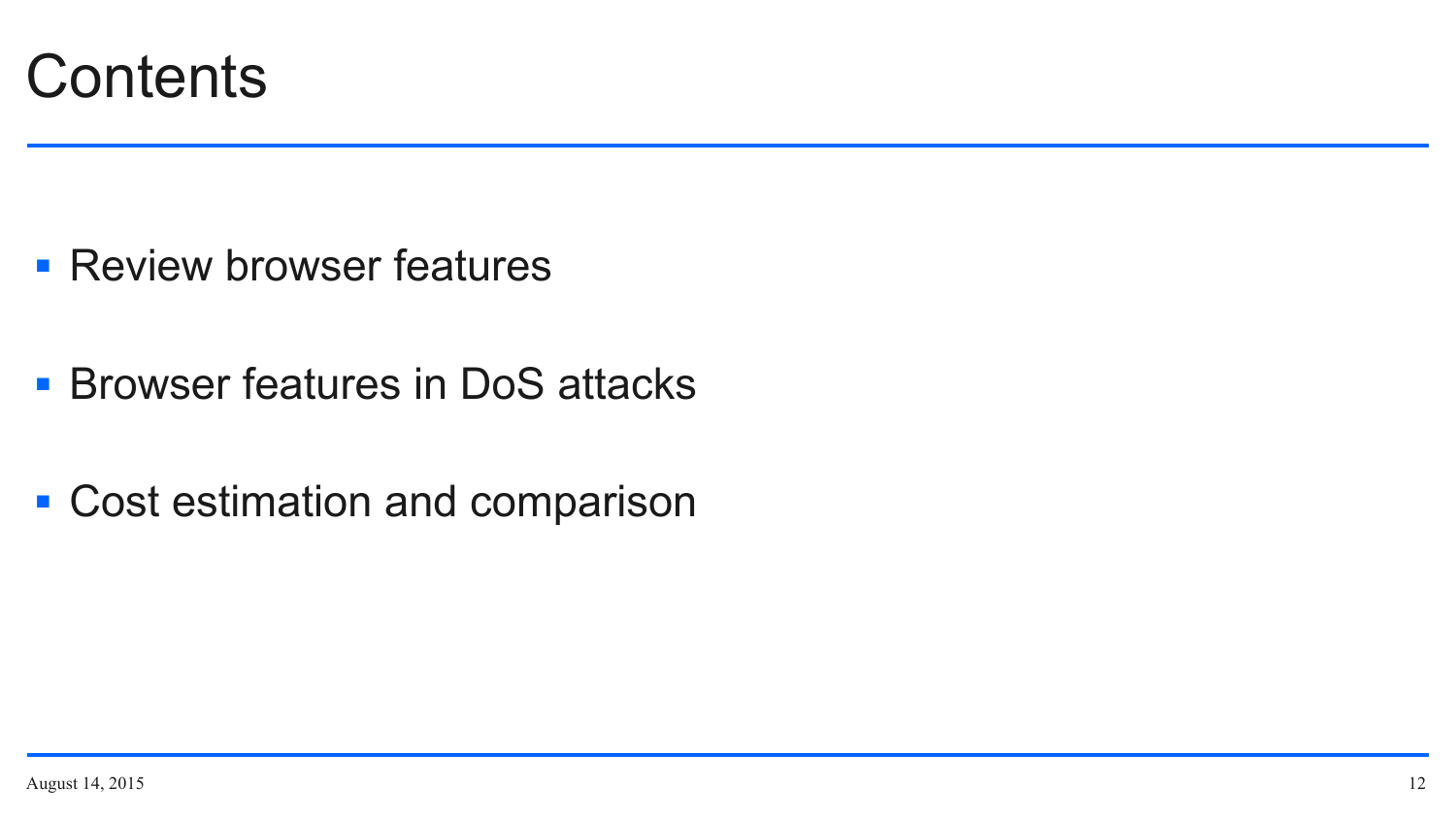### Browser Features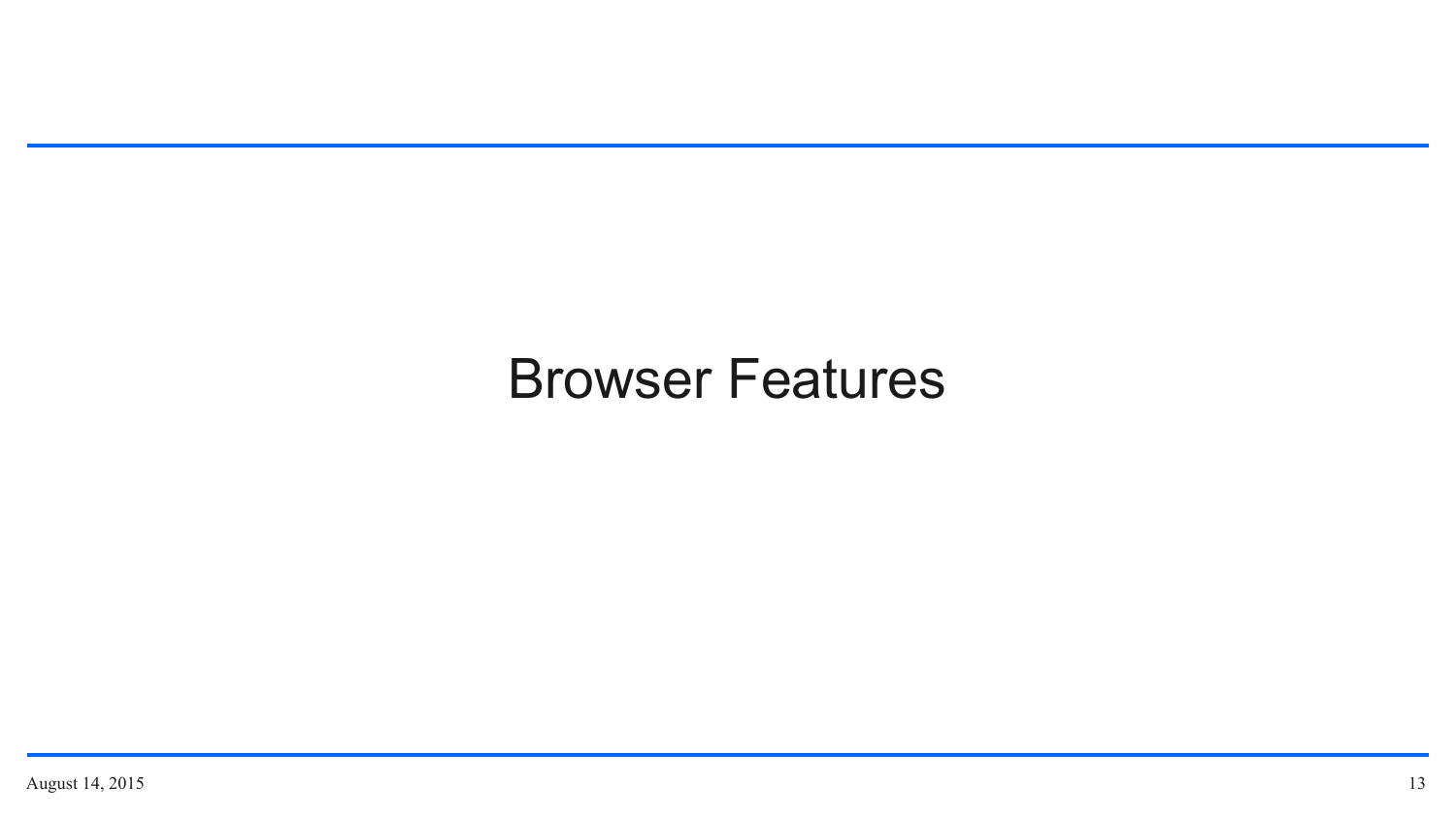## Classical DDoS bots: Yoddos/DirtJumper

- Supports different DDoS attacks
	- TCP, UDP, and HTTP based flooding
- **And attack variants:** 
	- HTTP reqs. with no  $rev()$ 
		- Via TCP FIN or RST
	- **HTTP custom Host and Referer** 
		- Bypass filters

| <b>Yoddos Attack Commands (Source [Welzel])</b>                             |           |
|-----------------------------------------------------------------------------|-----------|
| Functionality                                                               | Target    |
| JDP with raw socket. rand() spoofed IPs                                     | host/IP   |
| $Same$ as $0x00000001$                                                      | host/IP   |
| Same as 0x00000001, single thread                                           | host/IP   |
| JDP with raw socket. Spoofed IPs                                            | host/IP   |
| $\text{Same}$ as $0x00000008$                                               | host/IP   |
| TCP msgs with \%d<<<< <i@c<<<<<\%s!< td=""><td>host/IP</td></i@c<<<<<\%s!<> | host/IP   |
| JDP with rnd data and msg lengths                                           | host/IP   |
| TCP with rnd data and msg lengths                                           | host/IP   |
| JDP with rnd data but structured message                                    | host/IP   |
| TCP with rnd length for each message                                        | host/IP   |
| connect() 200 sockets (only once)                                           | host/IP   |
| connect() 200 sockets (continuously)                                        | host/IP   |
| HTTP, Host and Referer fixed, no recv()                                     | $\rm URL$ |
| HTTP, path is /, no recv(), no Referer                                      | host/IP   |
| HTTP, no recv(), varies path to fetch                                       | URL       |
| HTTP, Internet0penA()                                                       | $\rm URL$ |
| Custom $\text{UDP}/\text{TCP}$ data from $C\&C$ server                      | host/IP   |

| Yoddos Attack Commands (Source  Welzel ) |                                                                             |         |
|------------------------------------------|-----------------------------------------------------------------------------|---------|
| $Cmd$ ID                                 | Functionality                                                               | Target  |
| 0x00000001                               | UDP with raw socket. rand() spoofed IPs                                     | host/IP |
| 0x00000002                               | Same as 0x00000001                                                          | host/IP |
| 0x00000004                               | Same as 0x00000001, single thread                                           | host/IP |
| 0x00000008                               | UDP with raw socket. Spoofed IPs                                            | host/IP |
| 0x00000010                               | Same as 0x00000008                                                          | host/IP |
| 0x00000020                               | TCP msgs with \%d<<<< <i@c<<<<<\%s!< td=""><td>host/IP</td></i@c<<<<<\%s!<> | host/IP |
| 0x00000040                               | UDP with rnd data and msg lengths                                           | host/IP |
| 0x00000080                               | TCP with rnd data and msg lengths                                           | host/IP |
| 0x00000100                               | UDP with rnd data but structured message                                    | host/IP |
| 0x00000200                               | TCP with rnd length for each message                                        | host/IP |
| 0x00000400                               | connect () 200 sockets (only once)                                          | host/IP |
| 0x00000800                               | connect() 200 sockets (continuously)                                        | host/IP |
| 0x00001000                               | HTTP, Host and Referer fixed, no recv()                                     | URL     |
| 0x00002000                               | HTTP, path is /, no rev(), no Referer                                       | host/IP |
| 0x00004000                               | HTTP, no recv(), varies path to fetch                                       | URL     |
| 0x00008000                               | HTTP, InternetOpenA()                                                       | URL     |
| 0x00010000                               | Custom $UDP/TCP$ data from $C&C$ server                                     | host/IP |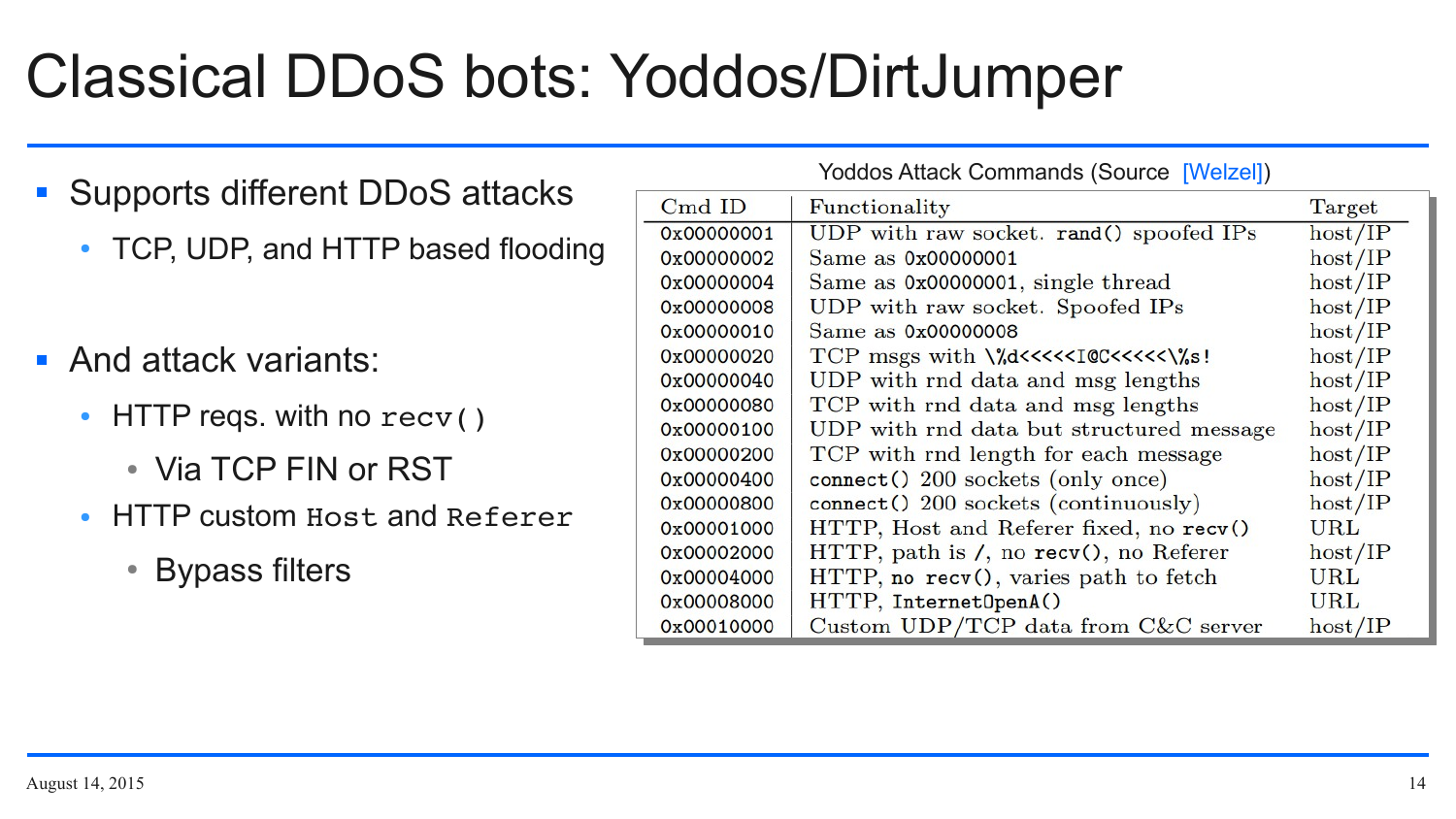## Web Browsers as DDoS bots

- **Offer communication APIs** 
	- e.g., XMLHttpRequest, WebSocket, and Server-Sent Events
- Other DoS-enabling JS APIs
	- Image and WebWorker APIs
- **However, less flexible** 
	- No direct access to TCP/UDP • restricted to extensions...
	- No IP spoofing
- **Reviewed 4 APIs ...**

| Yoddos Attack Commands (Source [Welzel]) |                                                                             |              |
|------------------------------------------|-----------------------------------------------------------------------------|--------------|
| $Cmd$ ID                                 | Functionality                                                               | Target       |
| 0x00000001                               | UDP with raw socket. rand() spoofed IPs                                     | host/IP      |
| 0x00000002                               | Same as 0x00000001                                                          | host/IP      |
| 0x00000004                               | Same as 0x00000001, single thread                                           | host/IP      |
| 0x00000008                               | UDP with raw socket. Spoofed IPs                                            | host/IP      |
| 0x00000010                               | Same as 0x00000008                                                          | host/IP      |
| 0x00000020                               | TCP msgs with \%d<<<< <i@c<<<<<\%s!< td=""><td>host/IP</td></i@c<<<<<\%s!<> | host/IP      |
| 0x00000040                               | UDP with rnd data and msg lengths                                           | host/IP      |
| 0x00000080                               | TCP with rnd data and msg lengths                                           | host/IP      |
| 0x00000100                               | UDP with rnd data but structured message                                    | host/IP      |
| 0x00000200                               | TCP with rnd length for each message                                        | host/IP      |
| 0x00000400                               | connect () 200 sockets (only once)                                          | host/IP      |
| 0x00000800                               | connect() 200 sockets (continuously)                                        | host/IP      |
| 0x00001000                               | HTTP, Host and Referer fixed, no recv()                                     | $\rm URL$    |
| 0x00002000                               | HTTP, path is /, no rev(), no Referer                                       | host/IP      |
| 0x00004000                               | HTTP, no recv(), varies path to fetch                                       | URL          |
| 0x00008000                               | HTTP, InternetOpenA()                                                       | $_{\rm URL}$ |
| 0x00010000                               | Custom UDP/TCP data from C&C server                                         | host/IP      |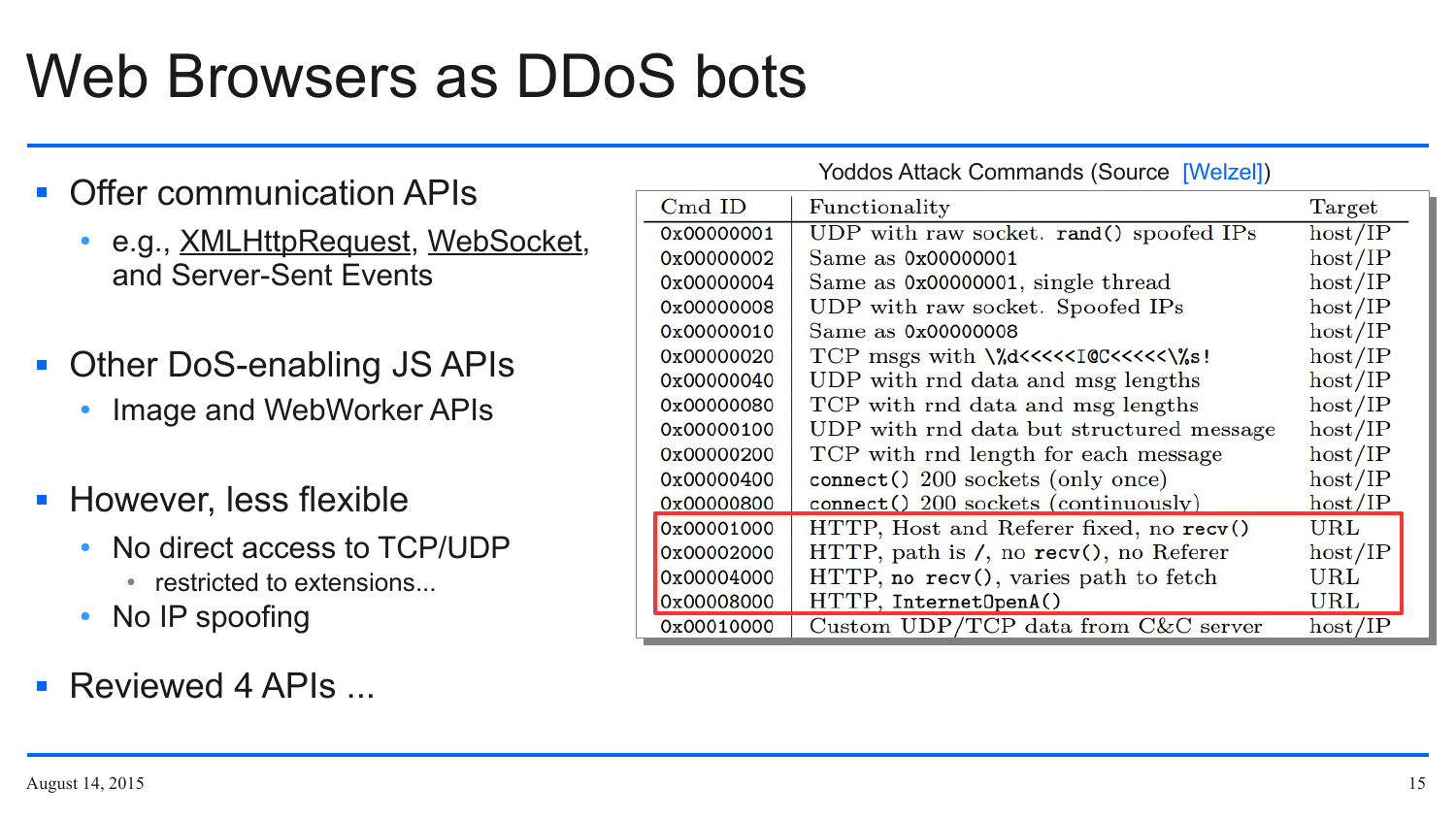# XMLHttpRequest API (1/4)

- Send HTTP requests to arbitrary targets
- **Restrictions:** 
	- ➔ SOP and CORS, but HTTP requests are sent anyway

| var target = "http://target/";<br>$var$ xhr = $new$ XMLHttpRequest();<br>xhr.open("GET", target); |                            |
|---------------------------------------------------------------------------------------------------|----------------------------|
| xhr.send();                                                                                       | <b>Send HTT</b><br>request |
|                                                                                                   |                            |



|            | Yoddos Attack Commands (Source [Welzel]) |         |
|------------|------------------------------------------|---------|
|            | comments and pockets from and ability    |         |
| 0x00001000 | HTTP, Host and Referer fixed, no recv()  | URL     |
| 0x00002000 | $HTTP, path is /, no$ recv(), no Referer | host/IP |
| 0x00004000 | HTTP, no recv(), varies path to fetch    | URL     |
| 0x00008000 | HTTP, Internet0penA()                    | URL     |
|            | $HDD/TCD \text{ and } GCD$               |         |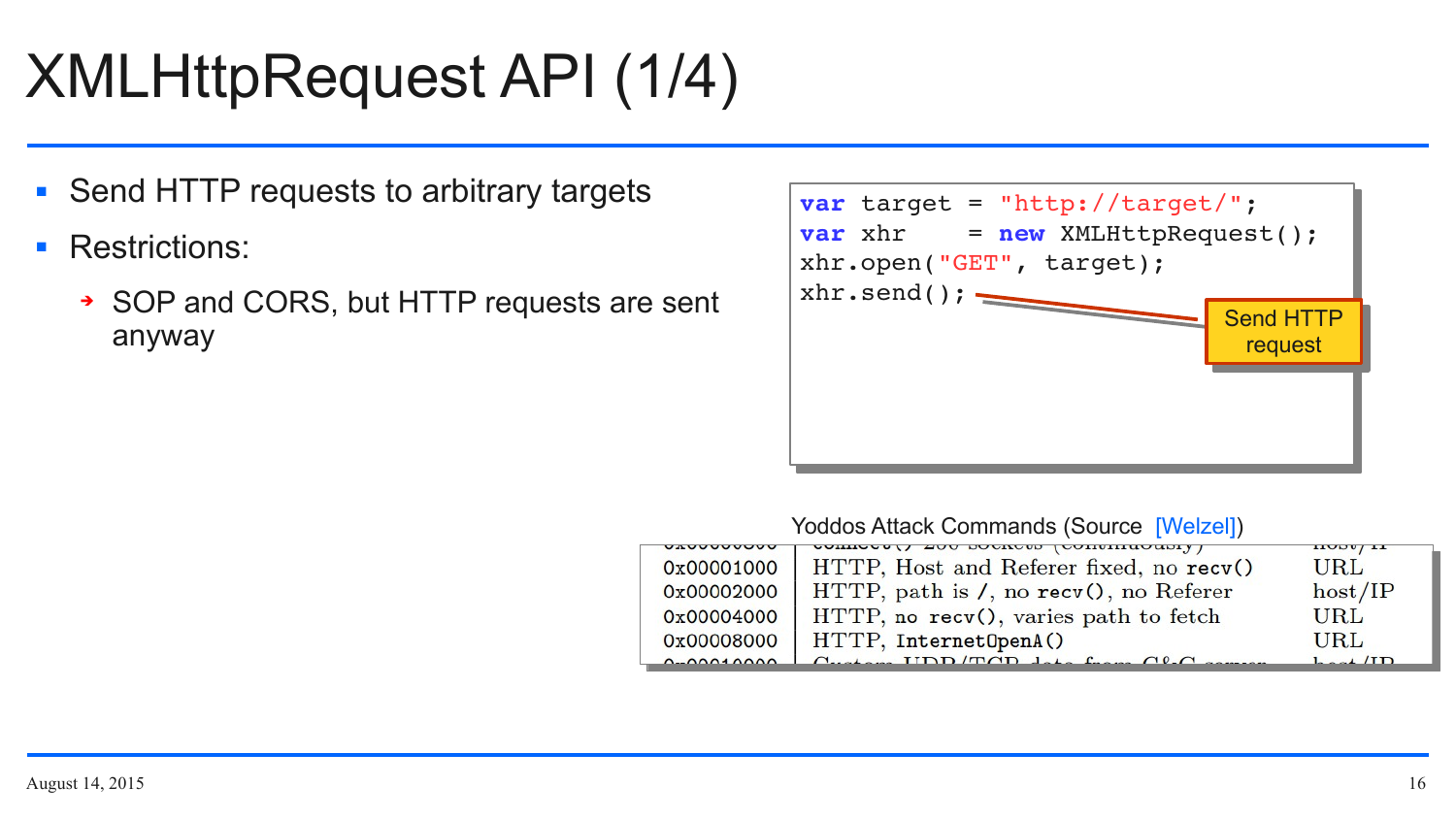# XMLHttpRequest API (2/4)

- Send HTTP requests to arbitrary targets
- **Restrictions:** 
	- ➔ SOP and CORS, but HTTP requests are sent anyway

| var target = "http://target/";<br>$var$ xhr = $new$ XMLHttpRequest();<br>xhr.open("GET", target); |                                   |
|---------------------------------------------------------------------------------------------------|-----------------------------------|
|                                                                                                   | <b>Send HTT</b><br><b>request</b> |
|                                                                                                   |                                   |



| <b>UAUUUUUUUU</b> | comments and pockets (commitments)               | 11000/11 |
|-------------------|--------------------------------------------------|----------|
| 0x00001000        | HTTP, Host and Referer fixed, no recv()          | URL      |
| 0x00002000        | $HTTP$ , path is $/$ , no recv $()$ , no Referer | host/IP  |
| 0x00004000        | HTTP, no recv(), varies path to fetch            | URL      |
|                   | 0x00008000   HTTP, Internet0penA()               | URL      |
|                   |                                                  |          |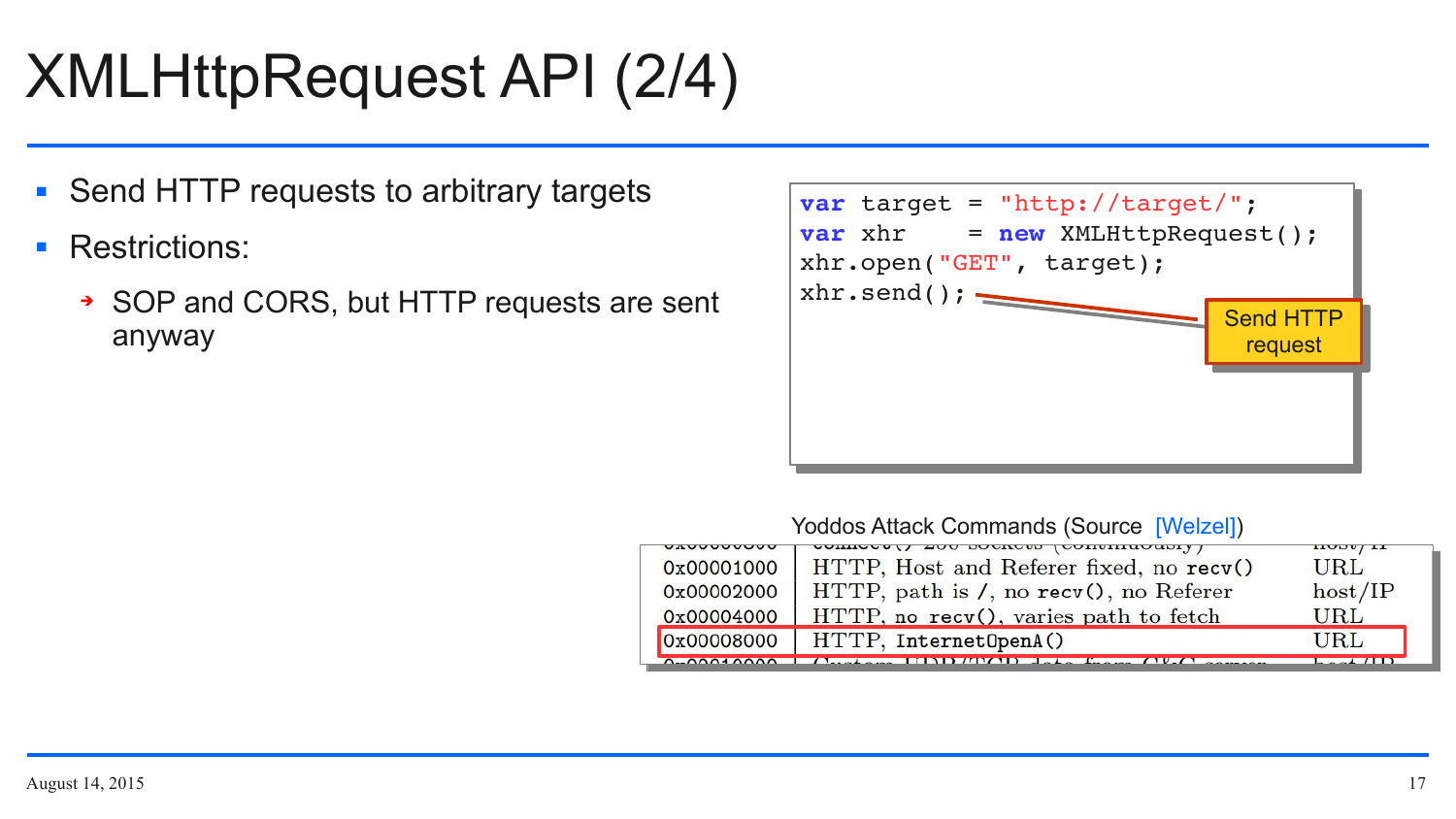# XMLHttpRequest API (3/4)

- Send HTTP requests to arbitrary targets
- **Restrictions:** 
	- ➔ SOP and CORS, but HTTP requests are sent anyway
- **Additional behaviors:** 
	- ➔ Partial control over the TCP socket life-cycle  $\rightarrow$  no rcvd()

```
var target = "http://target/";
var target = "http://target/";
var xhr    = new XMLHttpRequest();
var xhr    = new XMLHttpRequest();
xhr.open("GET", target);
xhr.open("GET", target);
setTimeout(function() {
setTimeout(function() {
  xhr.abort();
  xhr.abort();
}, 10);
}, 10);
xhr.send();
xhr.send();
```


|            | comment, and pockets from anomally                                            | 1100011 |
|------------|-------------------------------------------------------------------------------|---------|
| 0x00001000 | HTTP, Host and Referer fixed, no recv()                                       | URL     |
| 0x00002000 | $HTTP$ , path is $\ell$ , no recv(), no Referer                               | host/IP |
| 0x00004000 | HTTP, no recv(), varies path to fetch                                         | URL     |
| 0x00008000 | HTTP, Internet0penA()                                                         | URL     |
|            | $\mathbf{L}_{\text{max}}$ in the main<br>$\sim$ from $\Omega_{\nu}$ or $\sim$ |         |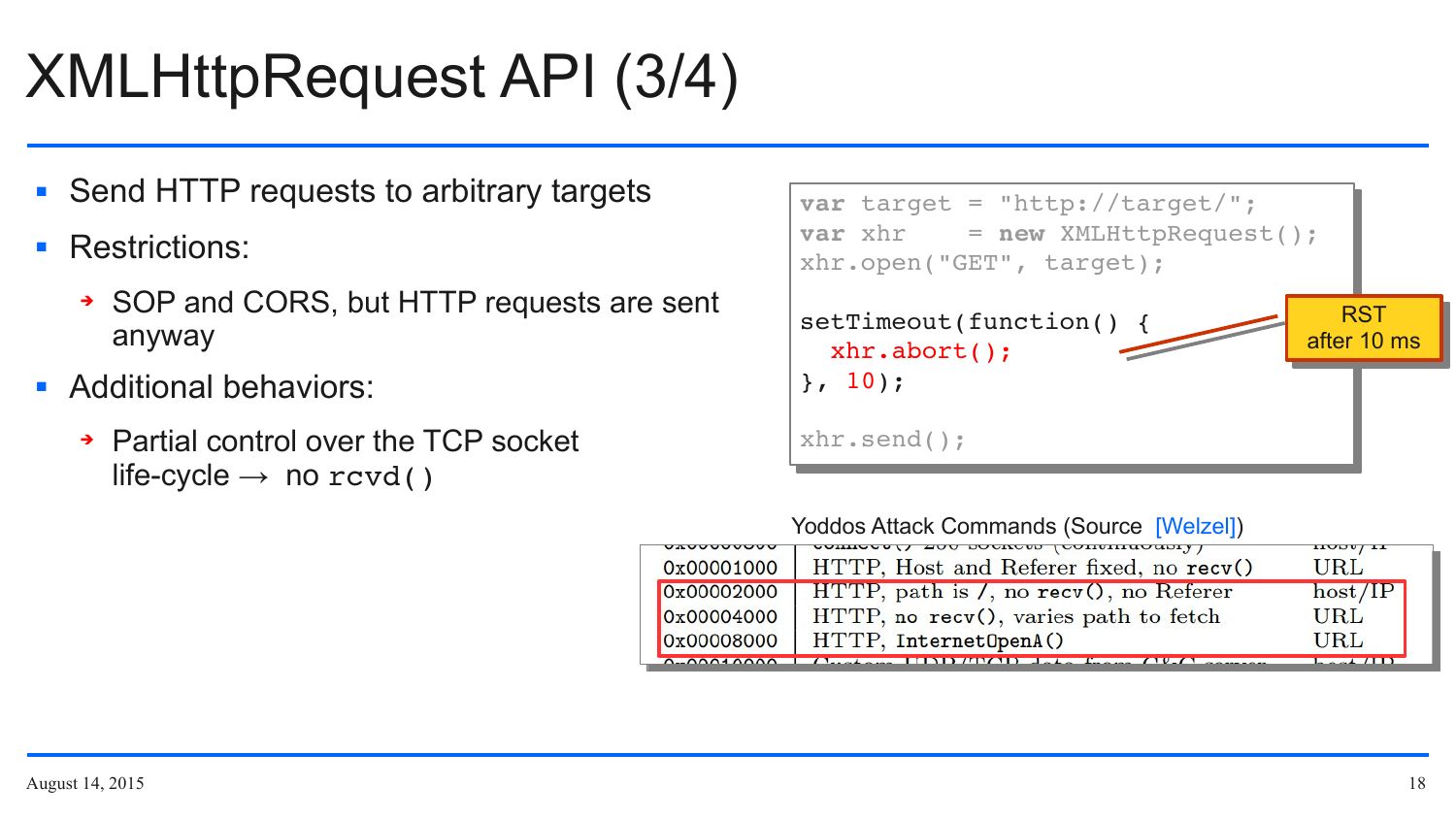# XMLHttpRequest API (4/4)

- Send HTTP requests to arbitrary targets
- **Restrictions:** 
	- ➔ SOP and CORS, but HTTP requests are sent anyway
- **Additional behaviors:** 
	- ➔ Partial control over the TCP socket life-cycle  $\rightarrow$  no rcvd()
	- Set/modify request headers
		- Except for Host and Referer (and others)

| var target = "http://target/";<br>$var xhr$ = new XMLHttpRequest();<br>xhr.open("GET", target); |
|-------------------------------------------------------------------------------------------------|
| $setTimeout(function() \{$<br>$xhrabort()$ ;<br>$}, 10);$                                       |
| xhr.send();                                                                                     |





|             | <b>COMMODALLY</b>                                                                                                        |
|-------------|--------------------------------------------------------------------------------------------------------------------------|
| $0.2001000$ | <b>ITOOD II</b>                                                                                                          |
|             | CHIU IUCICI IIACU                                                                                                        |
| 0.0000000   | $\mathbf{H} \mathbf{H} \mathbf{H} \mathbf{H}$                                                                            |
|             | PQUII                                                                                                                    |
| 0x00004000  | $HTTP$ , no $recv()$ , varies path                                                                                       |
| 0x00008000  | HTTP, InternetOpenA()                                                                                                    |
|             | <b>By Present Market Development of the United States of the United States of the United States of the United States</b> |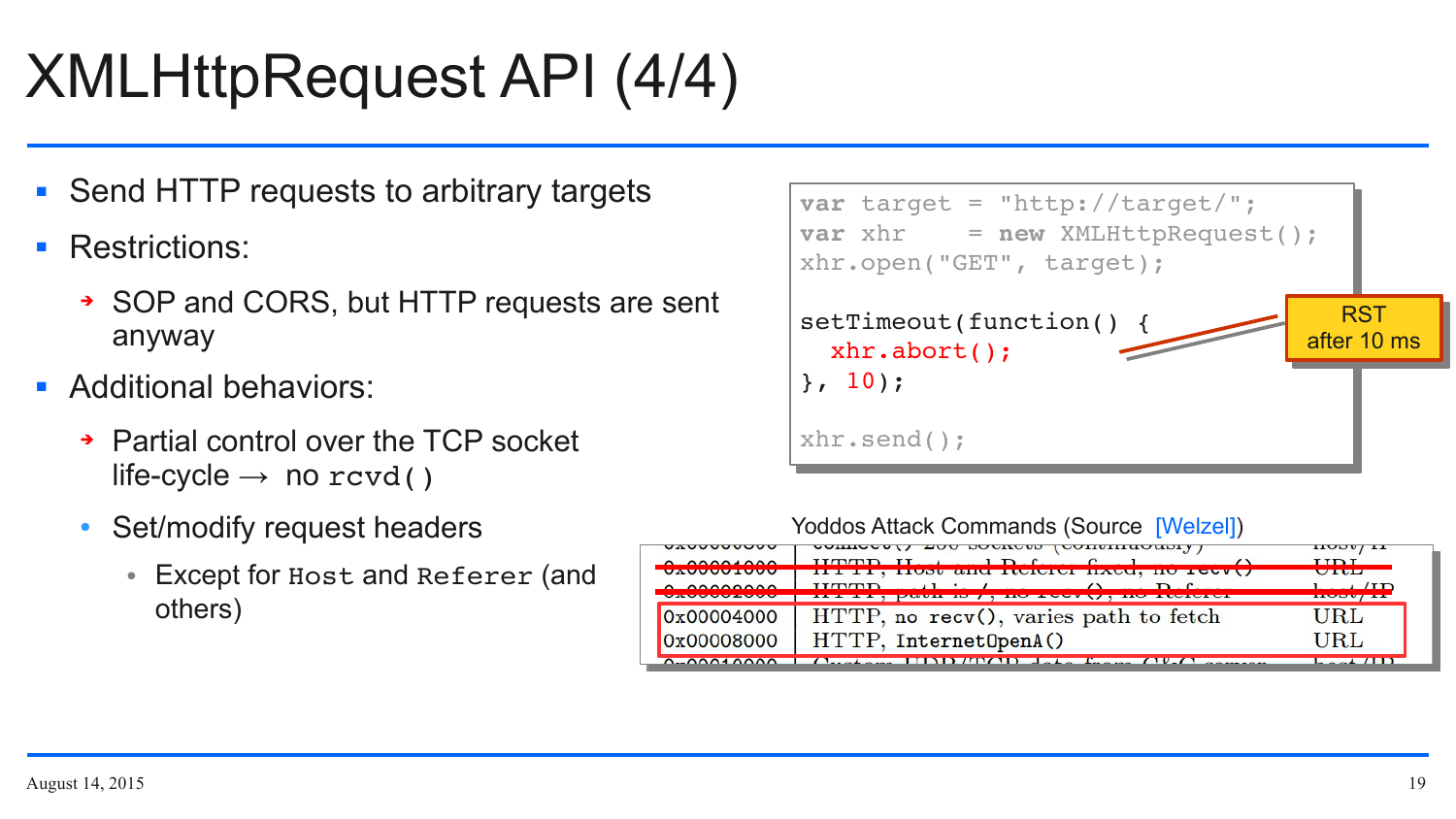# Web Sockets (1/2)

### Extension of HTTP

- Establish full-duplex stream-oriented client-server communication channel via the **WebSocket Handshake protocol**
	- ➔ Based on a HTTP request/response pair



|            | Yoddos Attack Commands (Source [Welzel])     |          |
|------------|----------------------------------------------|----------|
|            | comment, and pockets (communicatif)          | 11000711 |
| 0x00001000 | HTTP, Host and Referer fixed, no recv()      | URL      |
| 0x00002000 | $HTTP$ , path is $/$ , no recv(), no Referer | host/IP  |
| 0x00004000 | HTTP, no recv(), varies path to fetch        | URL      |
| 0x00008000 | HTTP, Internet0penA()                        | URL      |
|            |                                              |          |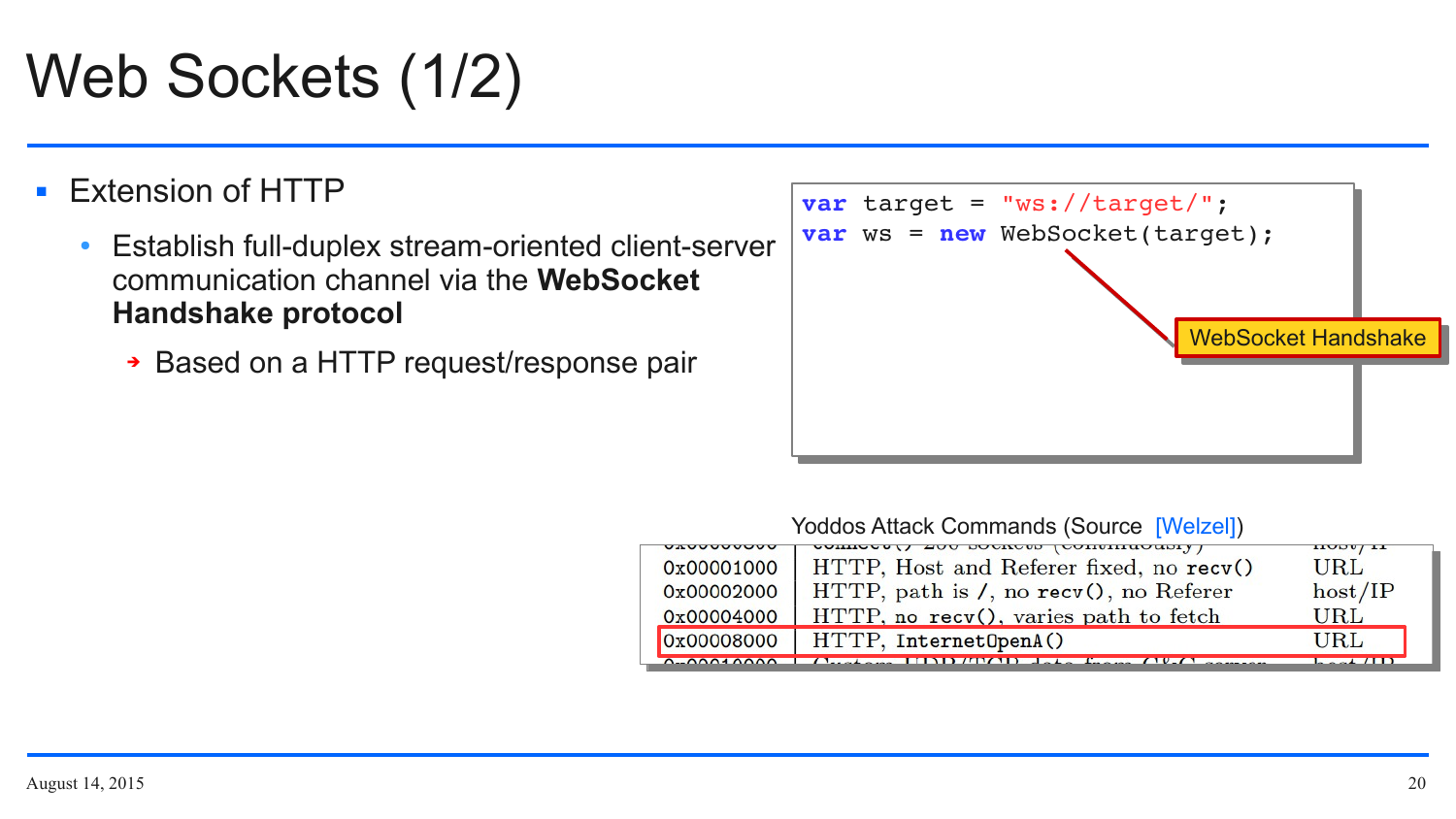# Web Sockets (2/2)

### Extension of HTTP

- Establish full-duplex stream-oriented client-server communication channel via the **WebSocket Handshake protocol**
	- ➔ Based on a HTTP request/response pair
- **Additional behaviors:** 
	- ➔ Partial control over the TCP socket life-cycle  $\rightarrow$  no rcvd()
	- No access to request headers

```
var target = "ws://target/";
var target = "ws://target/";
setTimeout(function
  ws.close();
  ws.close();
}, 10);
}, 10);
var ws = new WebSocket(target);
var ws = new WebSocket(target);
```




|                   | comment,                           |
|-------------------|------------------------------------|
| C COOCHOOO        | $\mathbf{H}$                       |
| <b>UAUUUUIUUU</b> | III II, HUDU GHU IUUIUI HAUU       |
| $0 - 00000000$    | $IIPMD = A1: A1 = A$               |
|                   | $P$ CVVII 10<br>$\frac{1}{2}$      |
| 0x00004000        | $HTTP$ , no $recv()$ , varies path |
|                   |                                    |
| 0x00008000        | HTTP, InternetOpenA()              |
|                   |                                    |
|                   | <i>Cost in TIDD IDOD</i> data from |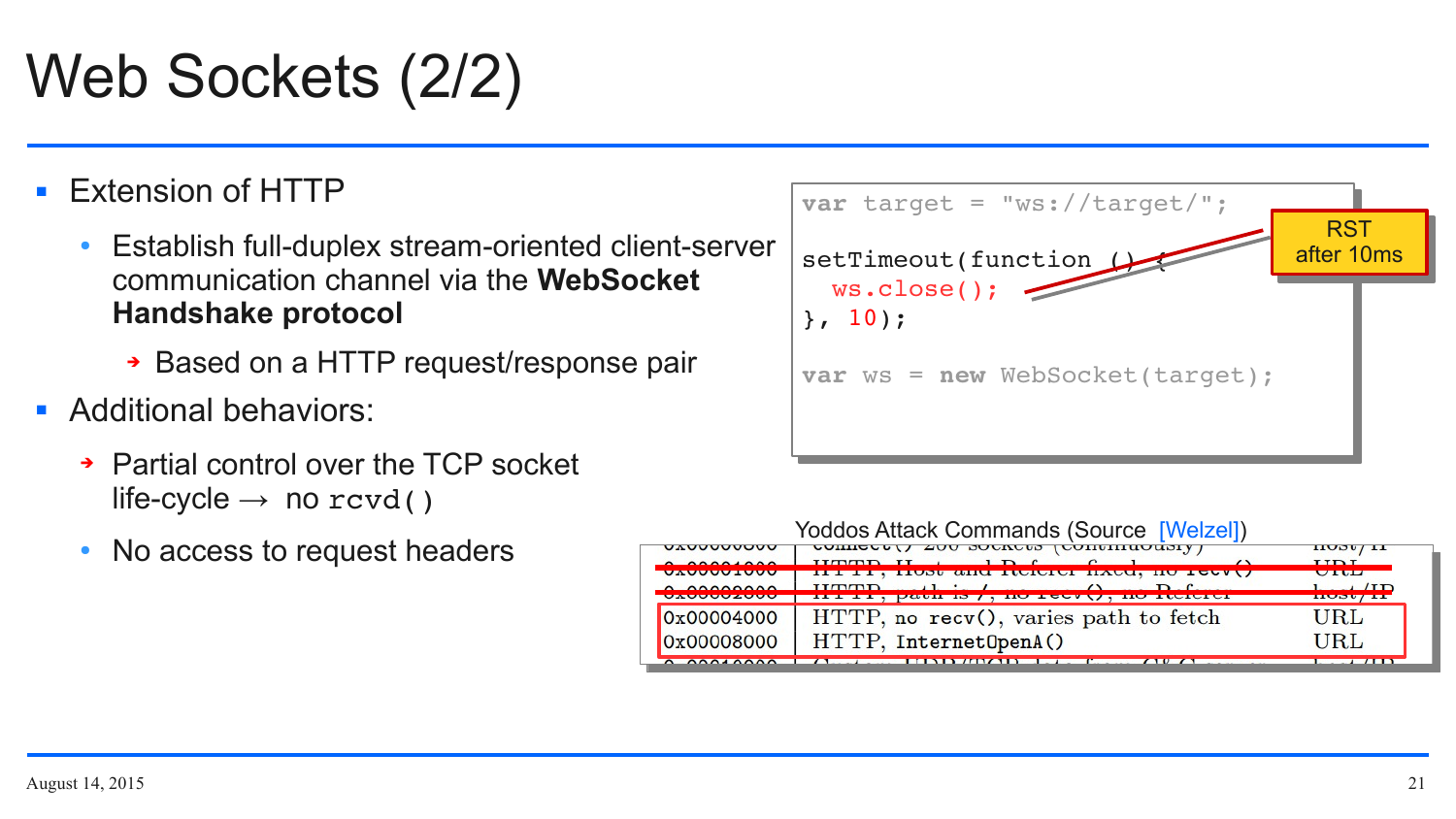### API Evaluation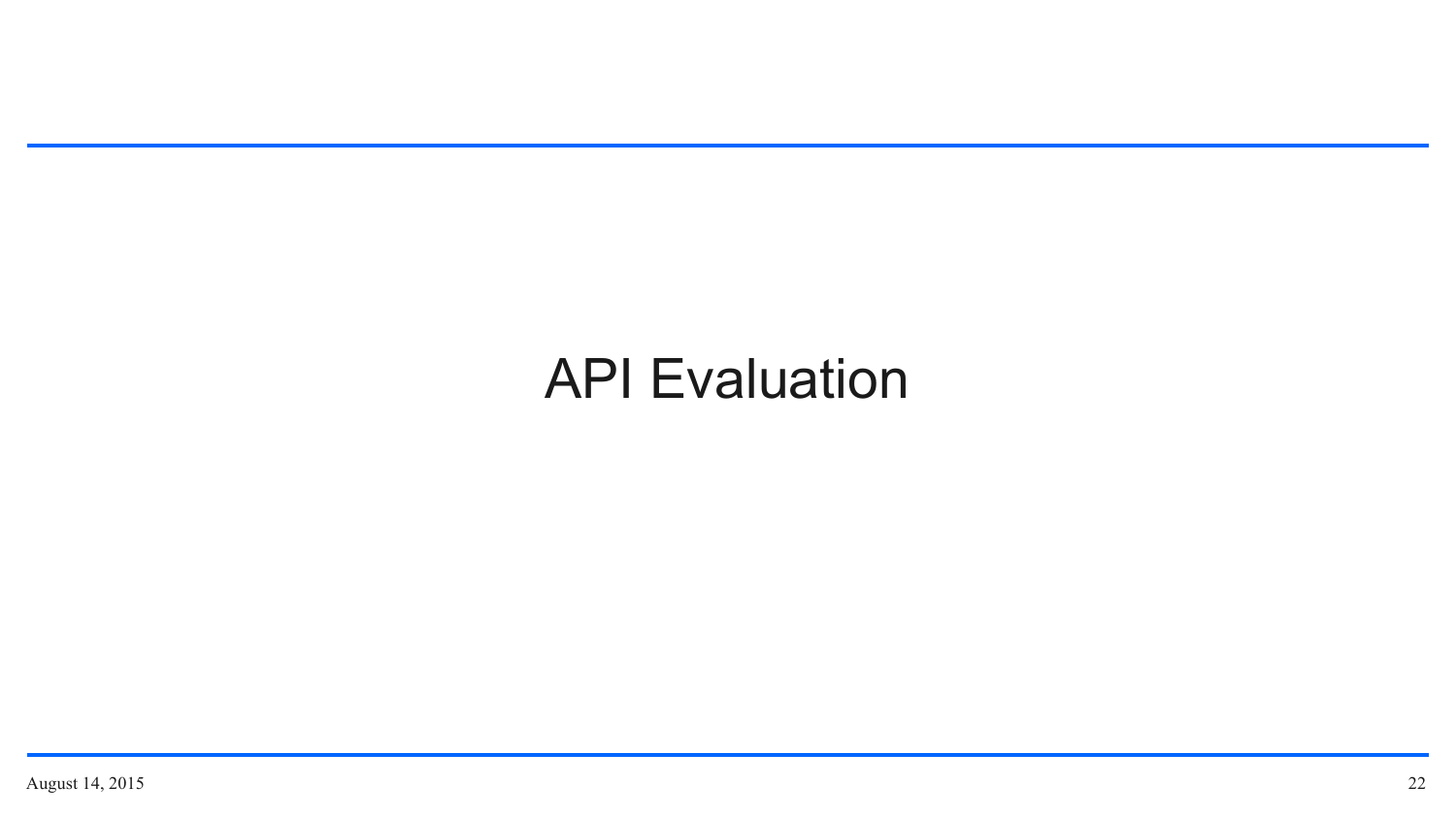## Aggressiveness

| <b>API</b>              | <b>Browser</b> | <b>AVG Reqs/s</b> | <b>MAX Regs/s</b> |  |
|-------------------------|----------------|-------------------|-------------------|--|
| XMLHttpReq.             | Chrome         | 1,005             | 1,886             |  |
|                         | Firefox        | 2,165             | 2,892             |  |
| WebSocket               | Chrome         | 34                | 73                |  |
|                         | Firefox        | $\mathbf 0$       | $\mathbf 0$       |  |
| <b>Server-Sent Evts</b> | Chrome         | 210               | 941               |  |
|                         | Firefox        | 258               | 1,907             |  |
| Image                   | Chrome         | 84                | 109               |  |
|                         | Firefox        | 751               | 1,916             |  |

- **Firefox shows a more aggressive behavior**
- 18x faster than prior tests: ~170 XHR reqs/s [Kuppan]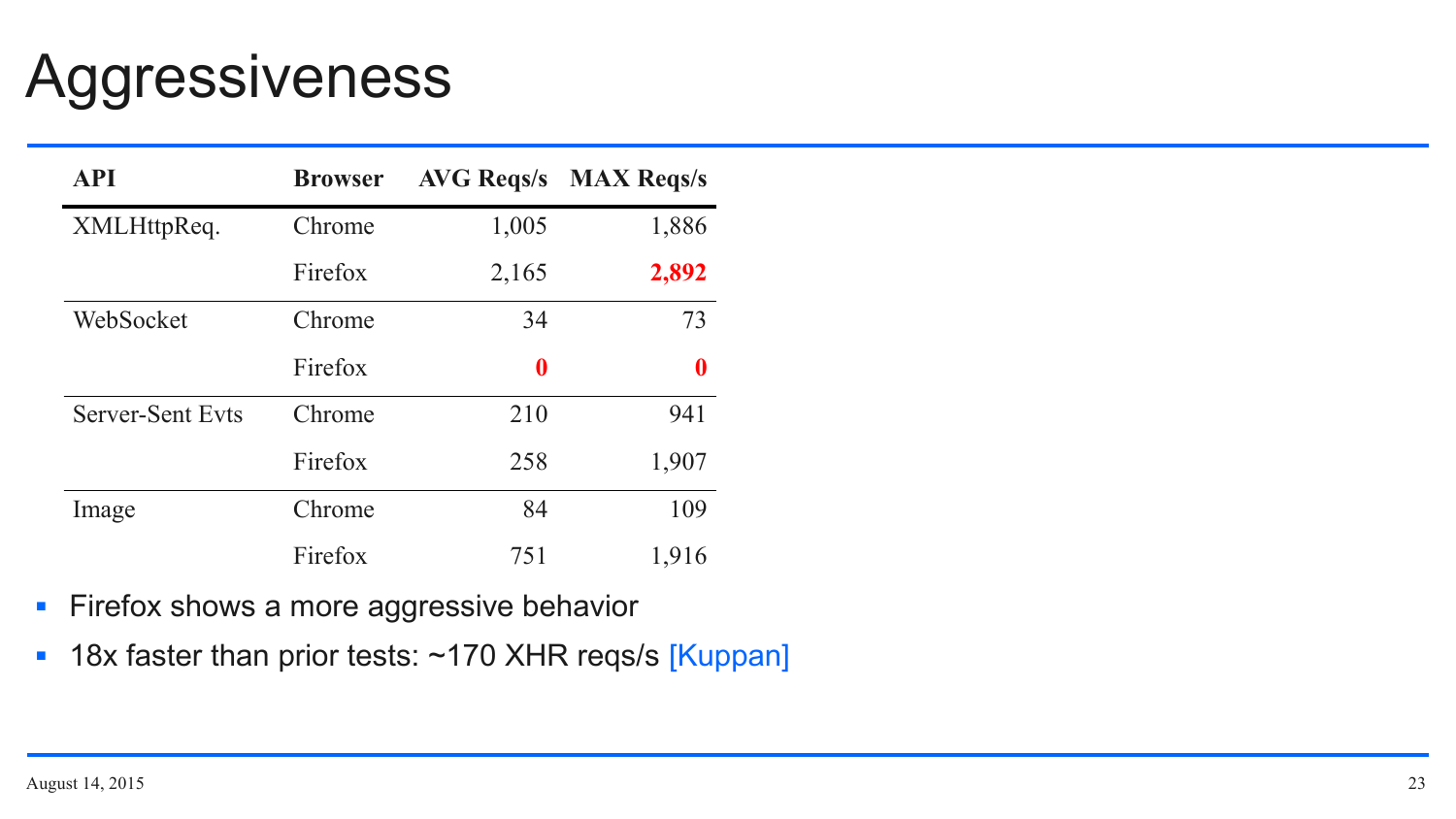| <b>Reqs/s</b> |
|---------------|
| 1,359         |
| 966           |
| 689           |
| 1,456         |
| 2,424         |
| 2,616         |

## Aggressiveness

| <b>API</b>              | <b>Browser</b> | <b>AVG Regs/s MAX Regs/s</b> |                  | <b>Browser</b> | <b>Workers</b>   | <b>AVG Reqs/s</b> |
|-------------------------|----------------|------------------------------|------------------|----------------|------------------|-------------------|
| XMLHttpReq.             | Chrome         | 1,005                        | 1,886            | Chrome         | $\overline{0}$   | 1,359             |
|                         | Firefox        | 2,165                        | 2,892            |                | $\overline{2}$   | 966               |
| WebSocket               | Chrome         | 34                           | 73               |                | 3                | 689               |
|                         | Firefox        | $\boldsymbol{0}$             | $\boldsymbol{0}$ | Firefox        | $\boldsymbol{0}$ | 1,456             |
| <b>Server-Sent Evts</b> | Chrome         | 210                          | 941              |                | $\overline{2}$   | 2,424             |
|                         | Firefox        | 258                          | 1,907            |                | $\overline{3}$   | 2,616             |
| Image                   | Chrome         | 84                           | 109              |                |                  |                   |
|                         | Firefox        | 751                          | 1,916            |                |                  |                   |

- **Firefox shows a more aggressive behavior**
- 18x faster than prior tests: ~170 XHR reqs/s [Kuppan]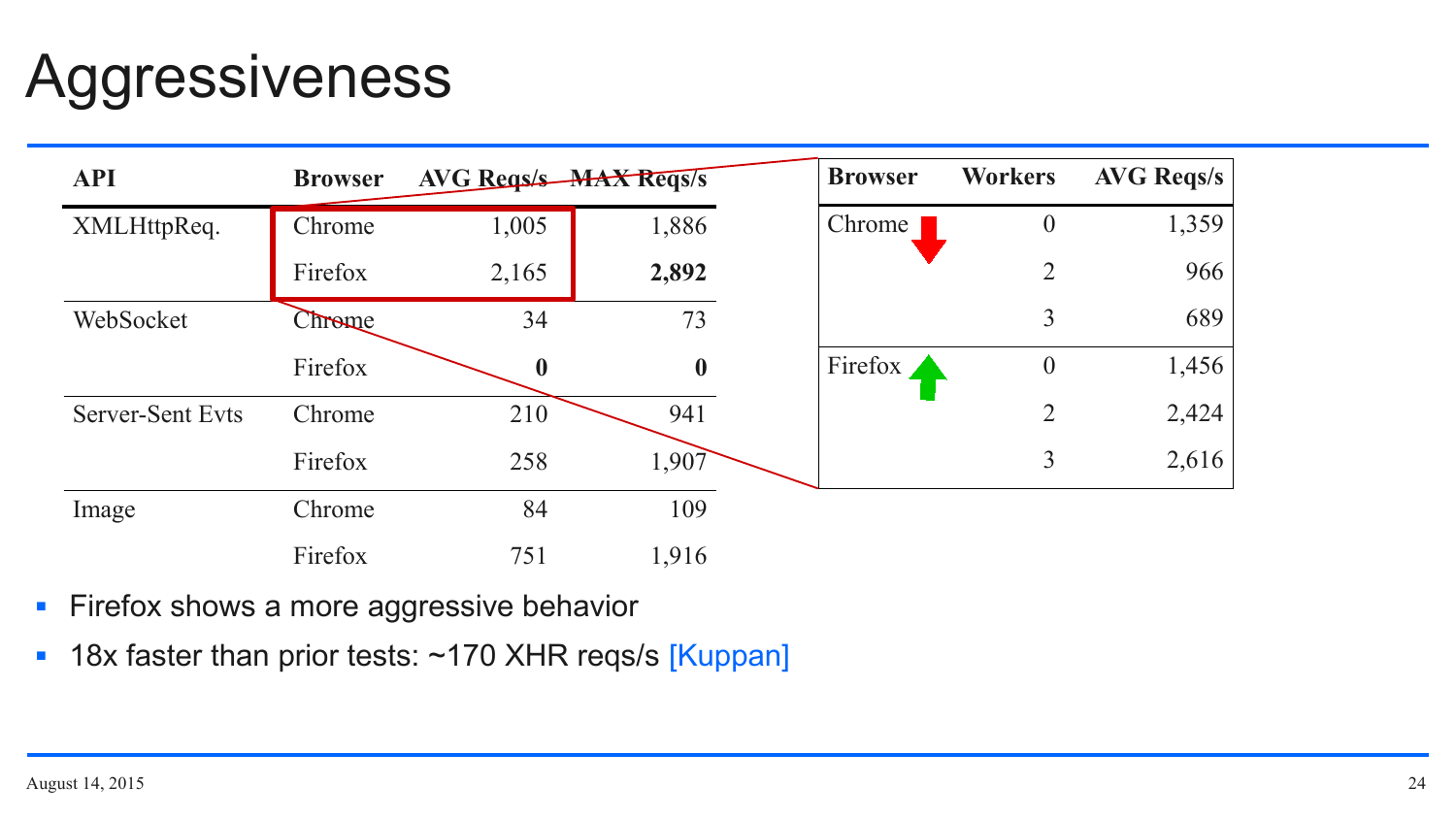| <b>Reqs/s</b> |
|---------------|
| 1,359         |
| 966           |
| 689           |
| 1,456         |
| 2,424         |
| 2,616         |

## Aggressiveness

- **Firefox shows a more aggressive behavior**
- 18x faster than prior tests: ~170 XHR reqs/s [Kuppan]
- ➔ ~3,000 reqs/s is a severe threat

| <b>API</b>              | <b>Browser</b> | <b>AVG Regs/s MAX Regs/s</b> |                  | <b>Browser</b> | <b>Workers</b>   | <b>AVG Reqs/s</b> |
|-------------------------|----------------|------------------------------|------------------|----------------|------------------|-------------------|
| XMLHttpReq.             | Chrome         | 1,005                        | 1,886            | Chrome         | $\overline{0}$   | 1,359             |
|                         | Firefox        | 2,165                        | 2,892            |                | $\overline{2}$   | 966               |
| WebSocket               | Chrome         | 34                           | 73               |                | 3                | 689               |
|                         | Firefox        | $\mathbf 0$                  | $\boldsymbol{0}$ | Firefox        | $\boldsymbol{0}$ | 1,456             |
| <b>Server-Sent Evts</b> | Chrome         | 210                          | 941              |                | $\overline{2}$   | 2,424             |
|                         | Firefox        | 258                          | 1,907            |                | $\overline{3}$   | 2,616             |
| Image                   | Chrome         | 84                           | 109              |                |                  |                   |
|                         | Firefox        | 751                          | 1,916            |                |                  |                   |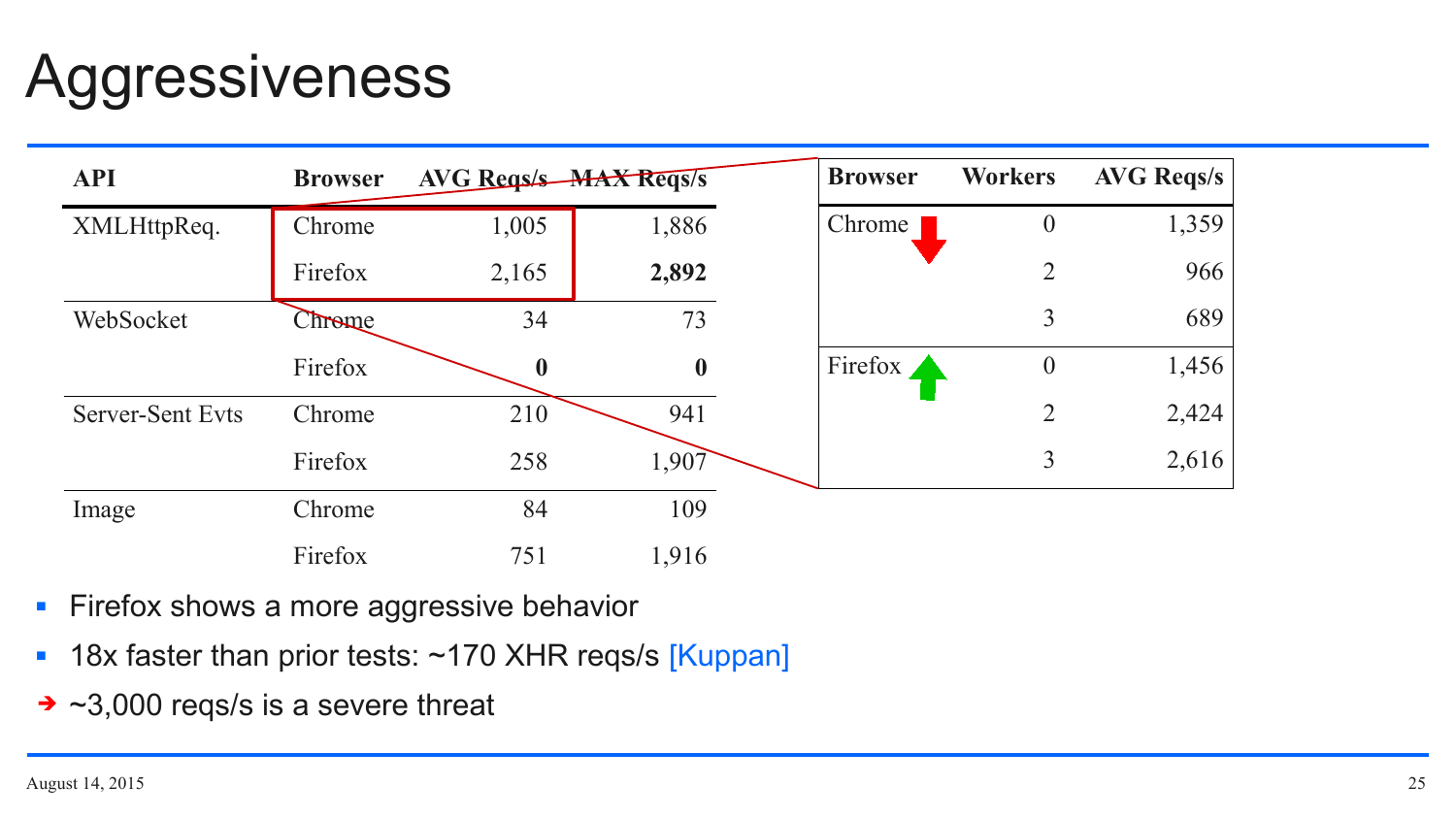### Bot Recruitment and Cost Estimation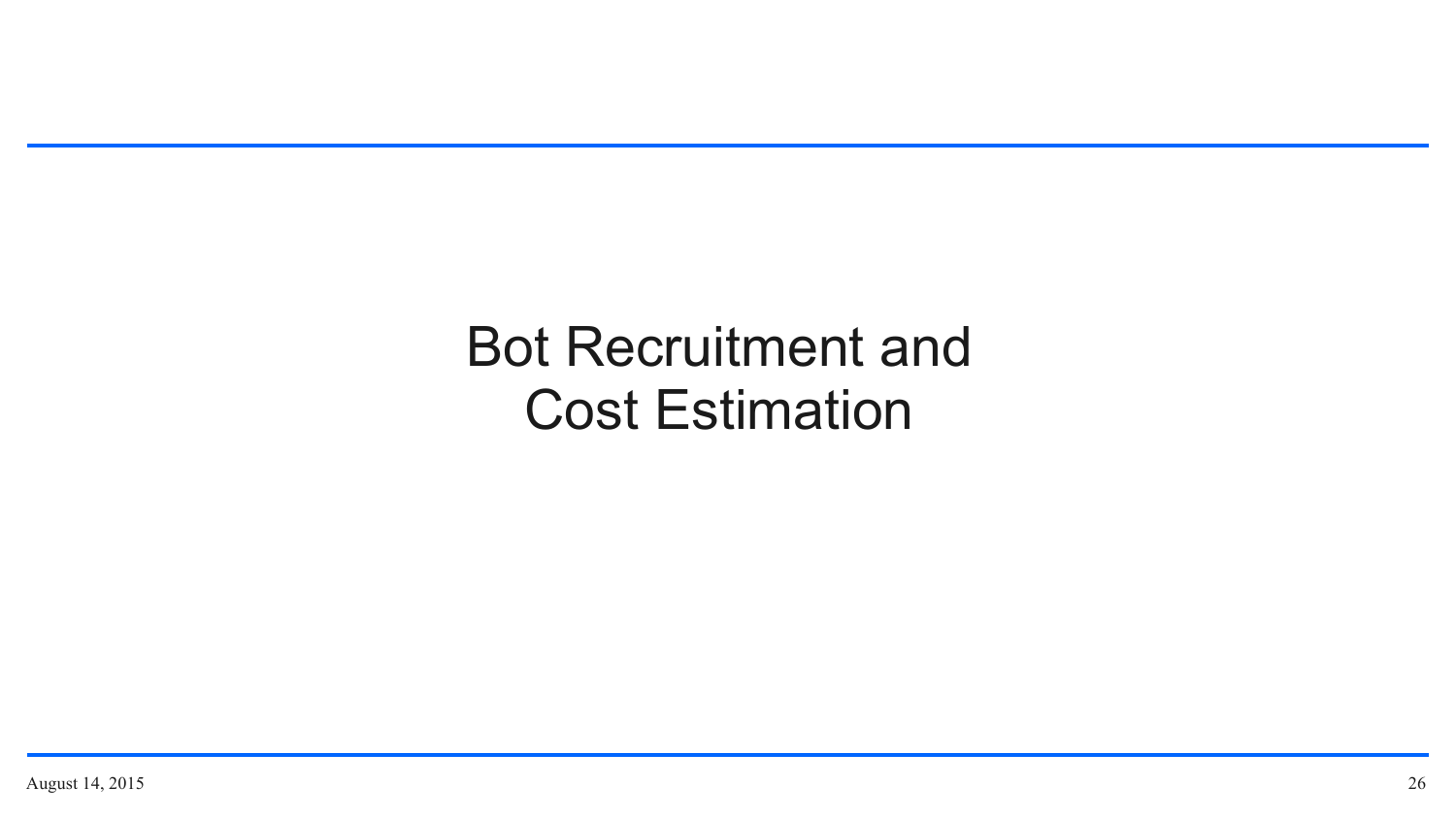- Cost depends on the recruitment technique
- **F** Techniques

## Recruitment Technique

### 1. **Ad networks**

- Malicious JS as advertisment
- 2. Typosquatting
	- Registration of domain misspellings
- 3. Machine-generated visits
- 4. Web application hijacking
	- Using vulns to spread malicious JS, e.g., Stored XSS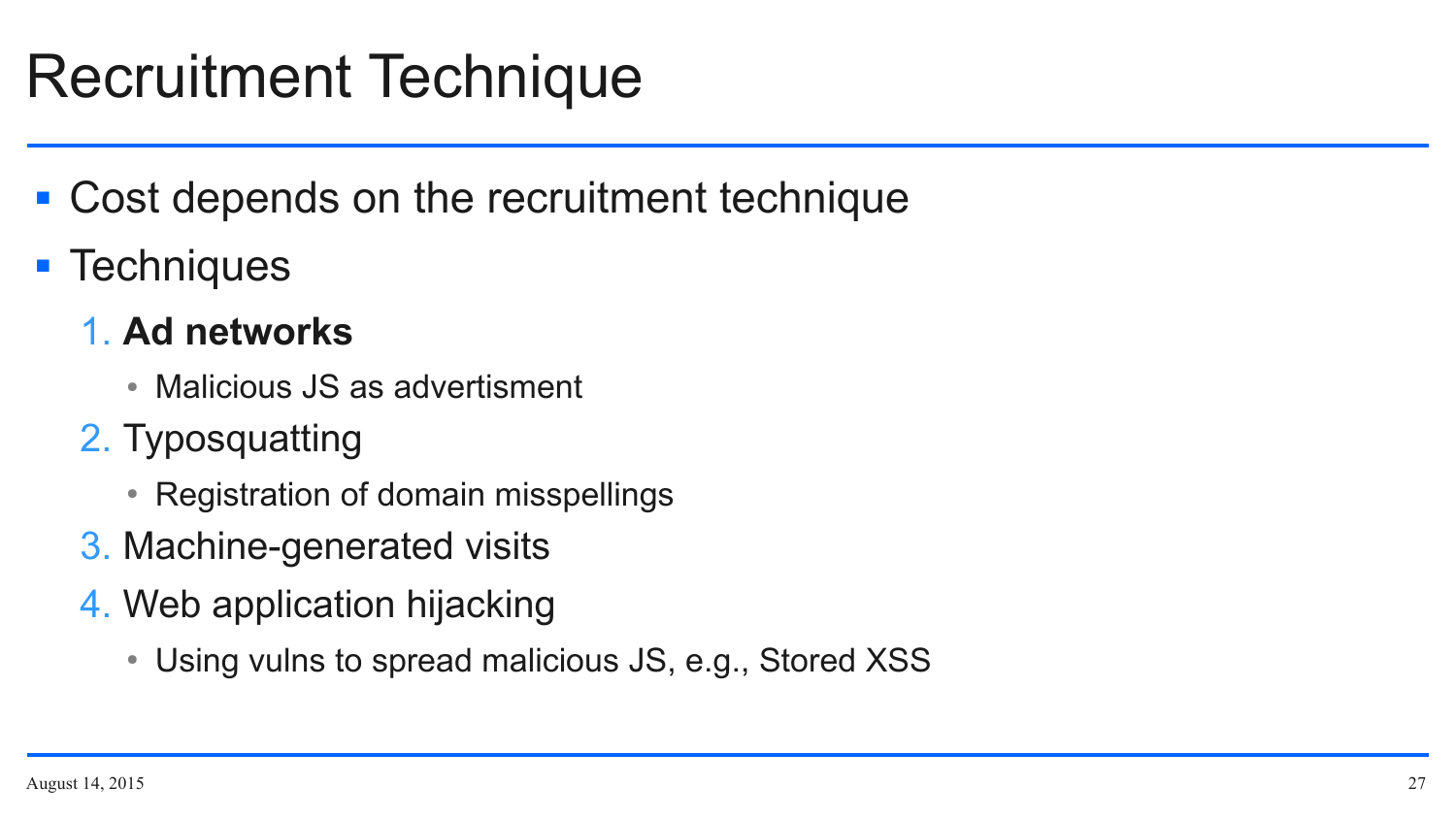## Ad Networks

- **Advertiser uploads Ad into an Ad Network**
- Ad Network distributes Ads to Publishers then to Visitors

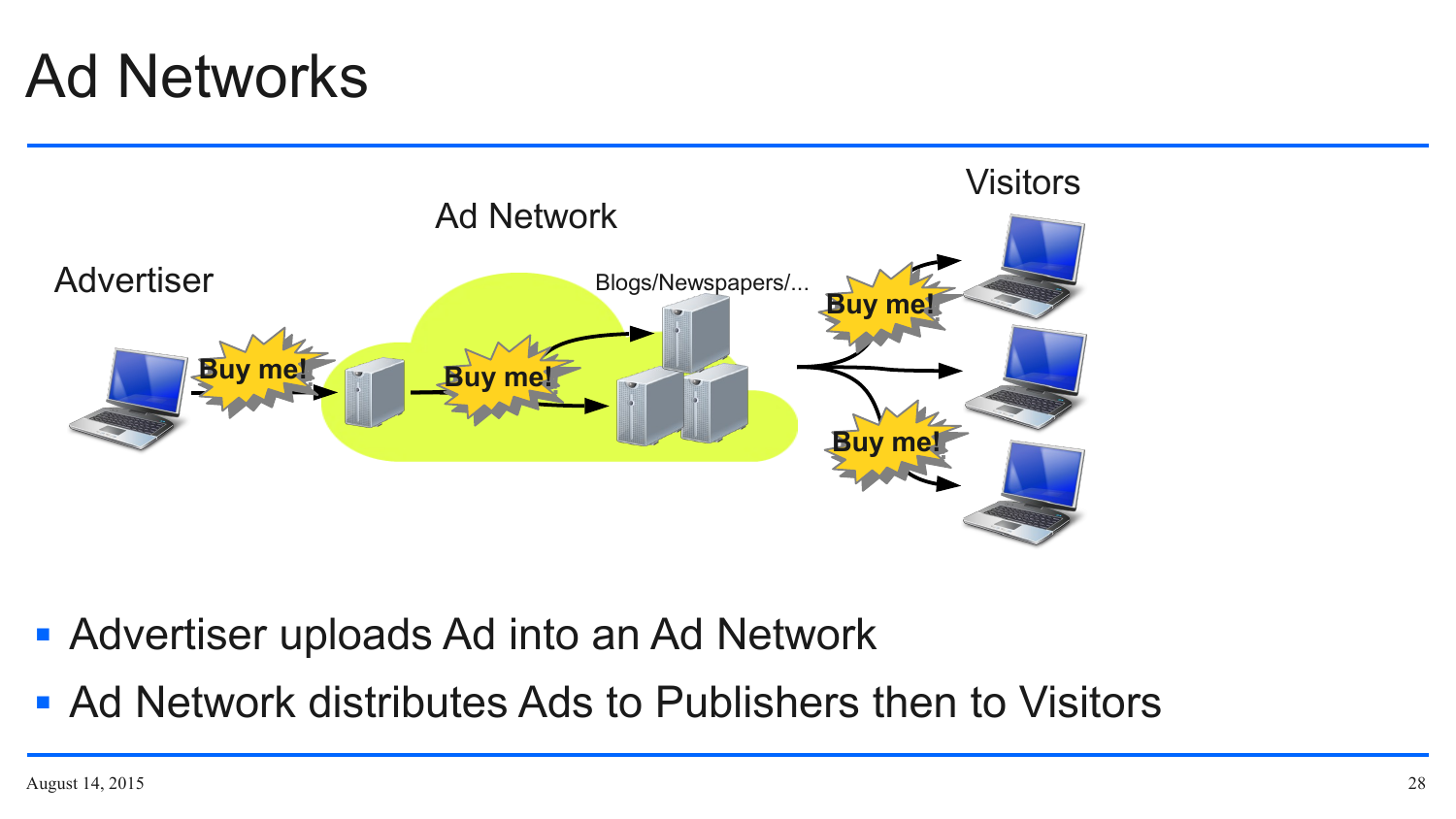### **Target**

## Ad Networks



- **Botmaster uploads malicious JS**
- Ad Network distributes malicious JS
- **Attack launched by displaying the Ad**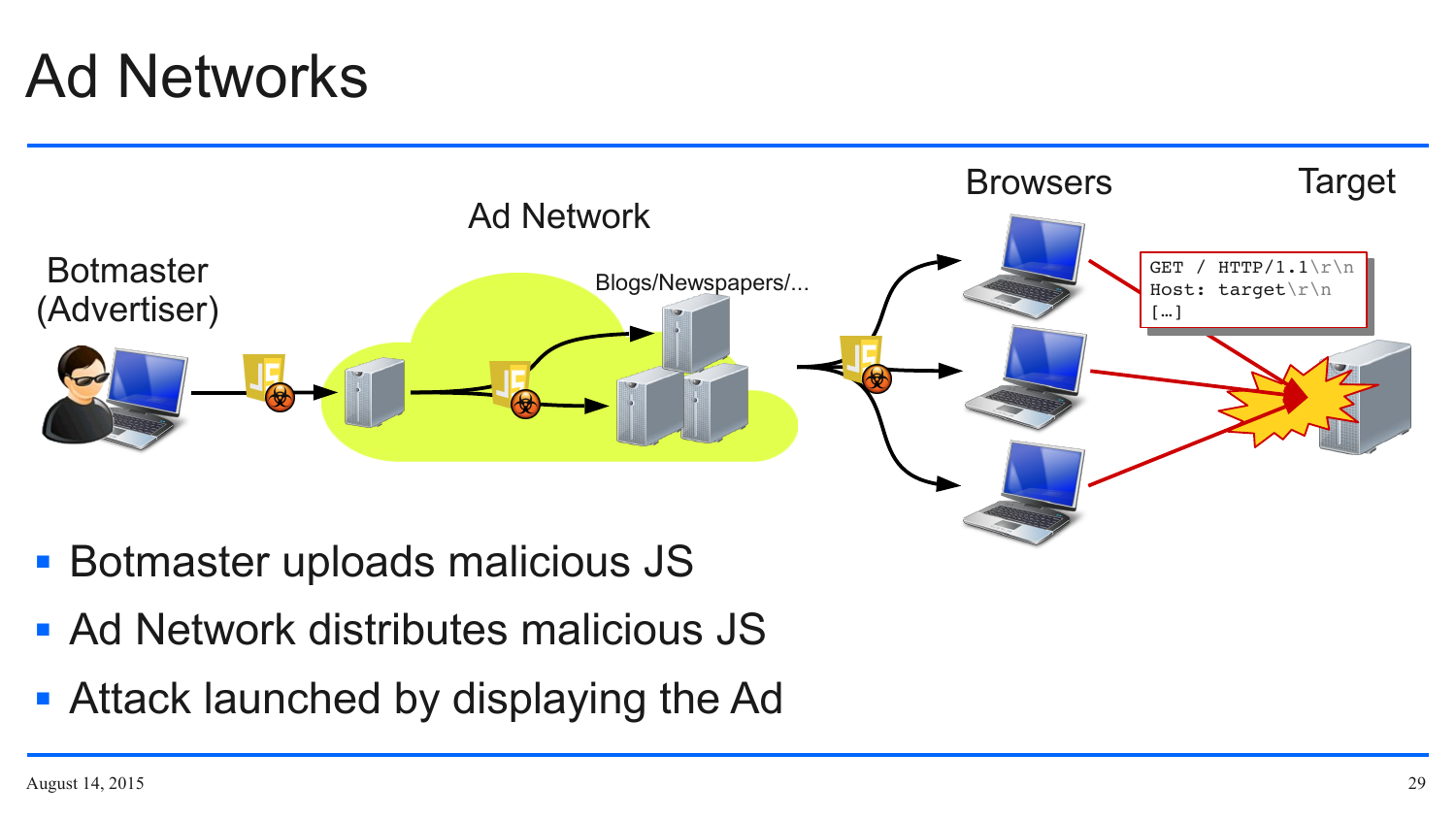## Ad Networks: Cost Estimation



- Google Display Network (May 10-17, 2015)
- Ad: ping our servers every 5 seconds
- Cost per day: 2.4¢

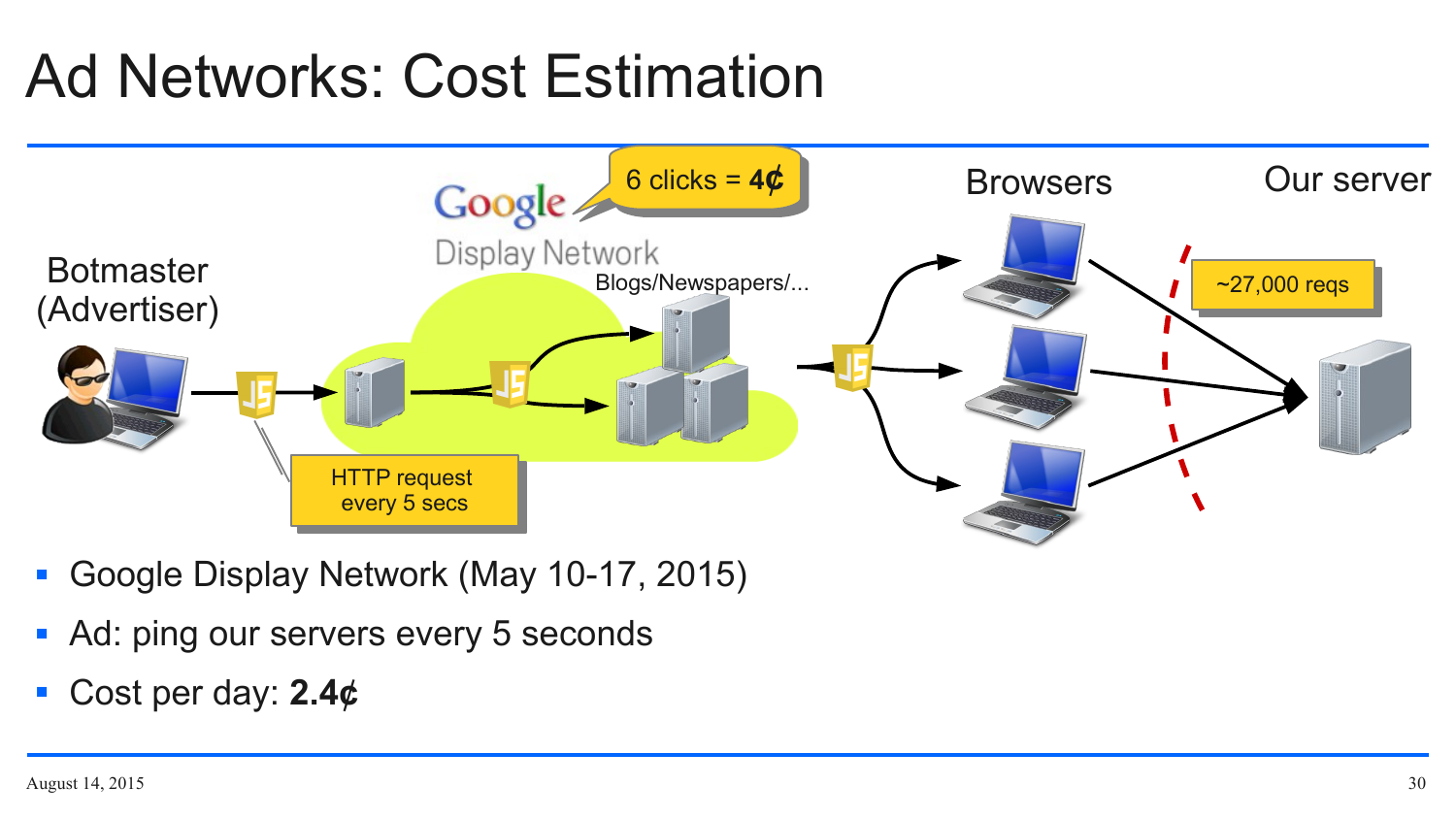## Ad Networks vs Classical botnets

- **E** Estimation as combination of prior studies (i.e., [Caballero, Rossow])
- *Pay-per-Install*: malware installation from \$6 to \$140 for 1000 infections [Caballero]
	- 0.6 $\phi$  and 14 $\phi$  per bot
- Zeus infiltration 2013: Bots stay up in ~20 days and online for ~11h a day **Rossow** 
	- ➔ Cumulative online time 10 days
- Cost per day between **0.06¢** and **1.4¢** (vs. **2.4¢** of browser-based botnet)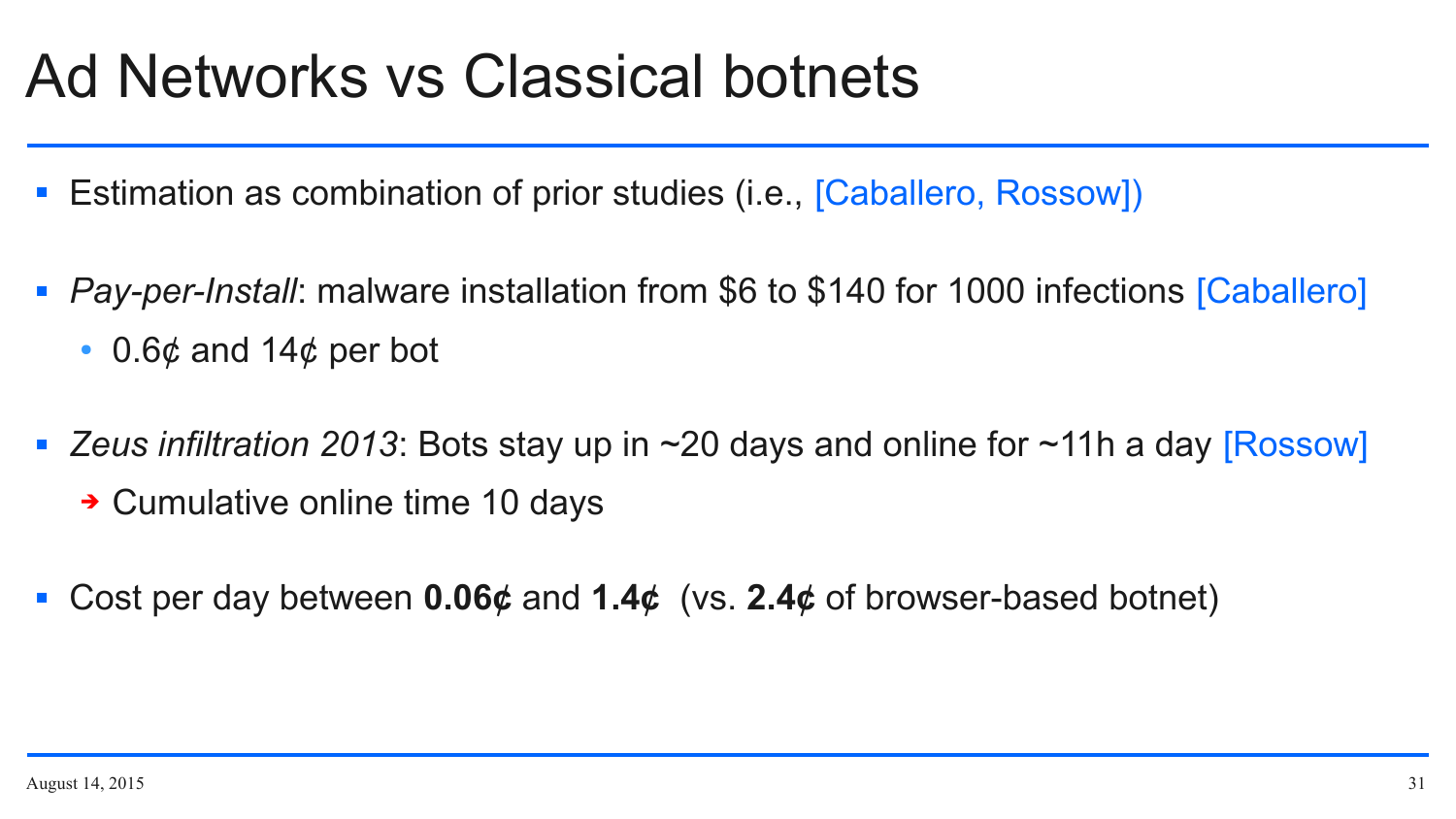### **Conclusion**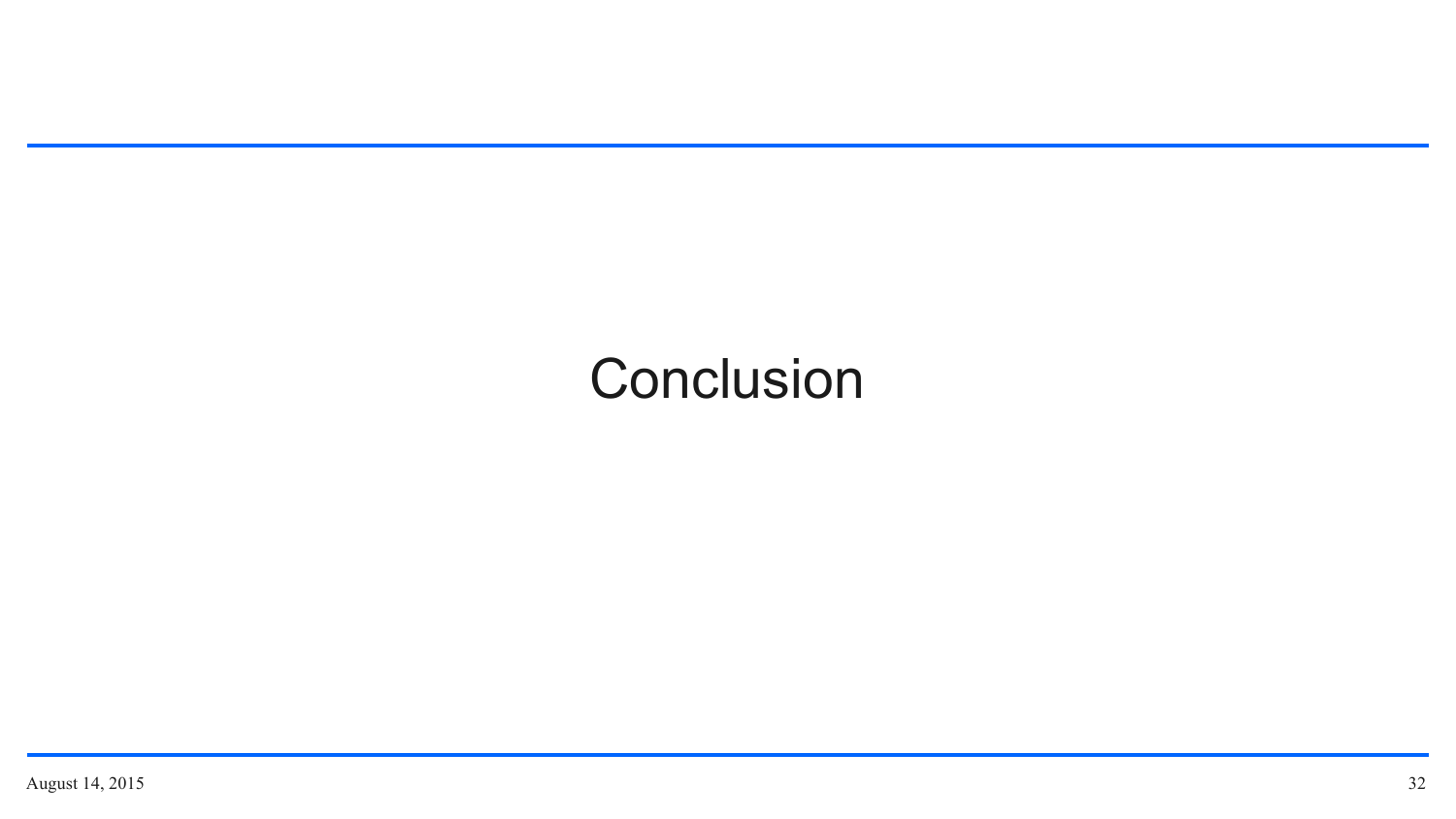## **Conclusion**

- Systematically reviewed browser features for DDoS attacks
	- Interesting firepower w/ variety of behaviors
	- However, less flexibility wrt. classical bots
	- New rich set of APIs in the near future
- Estimated costs of browser- vs classical botnets
	- slightly higher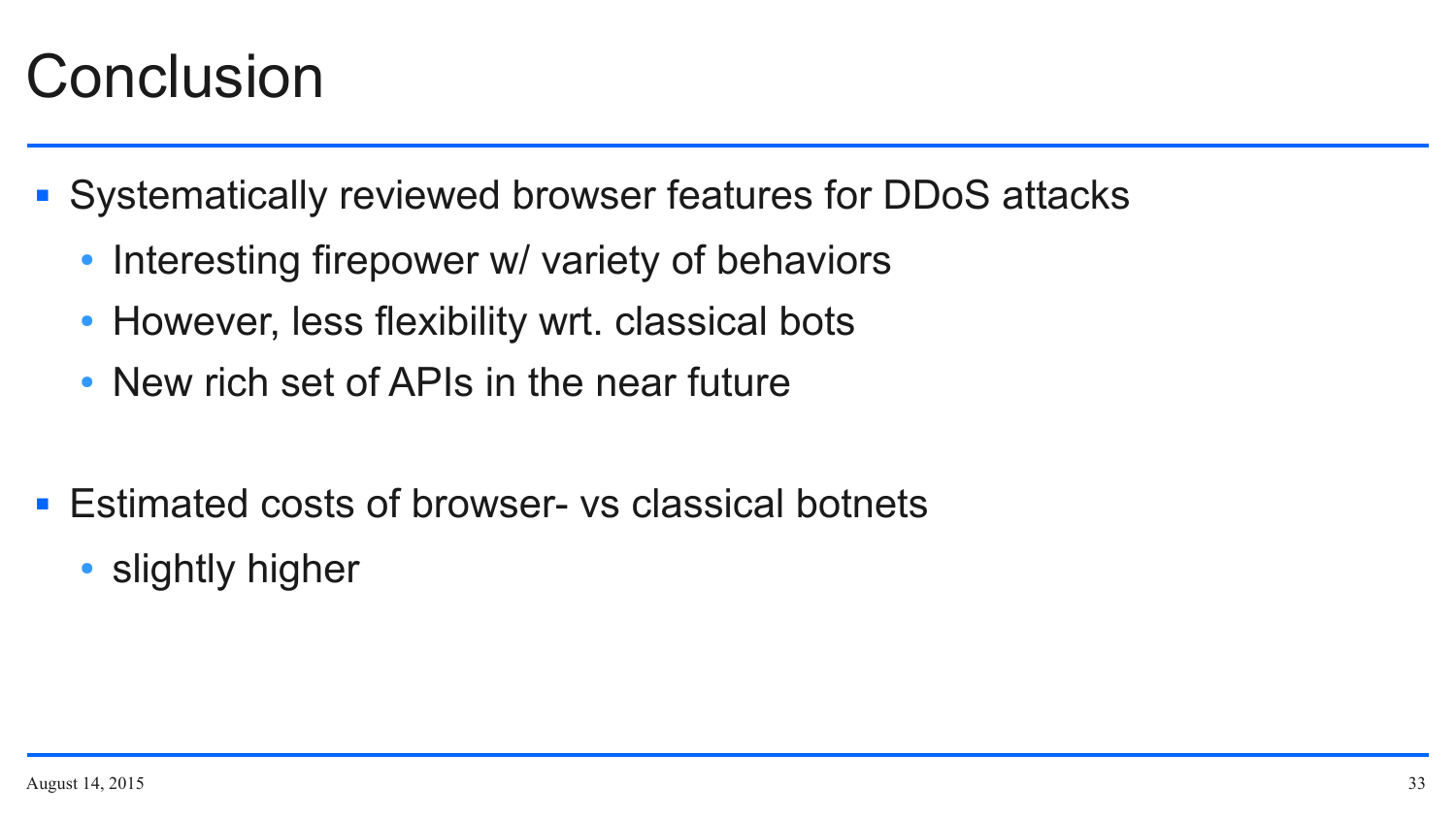## Limitations and Future work

- Cost: PPI vs 1 Ad Network
	- Use larger dataset and other Ad Networks
	- Explore other recruitment techniques, e.g., Typosquatting
	- Reduce the cost, e.g., less attractive ads
- Delay between Ad upload and view
	- Bot control/usability, e.g., C&C servers and responsiveness
- Botnet size less predictable
	- Study properties and influence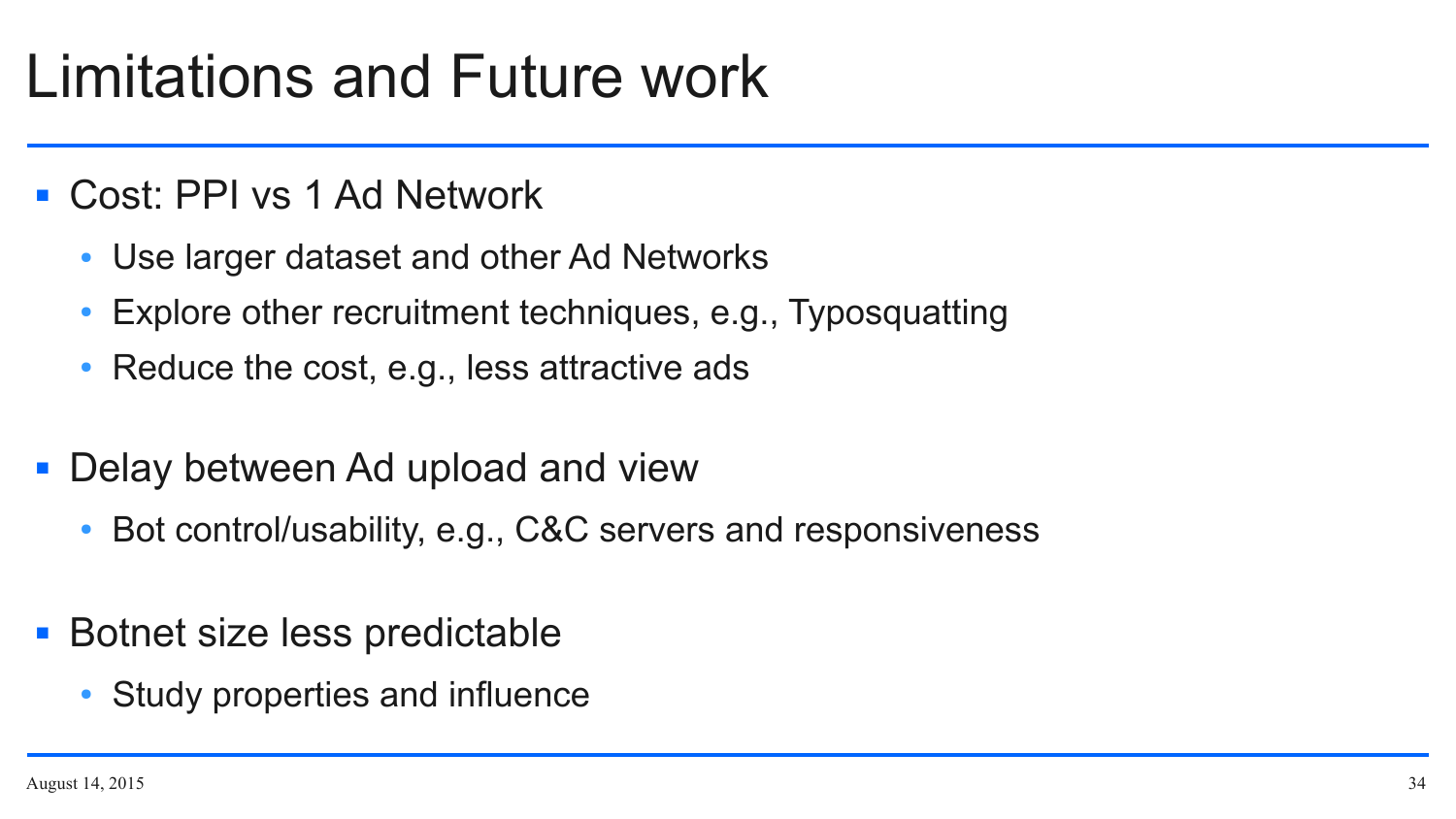

- Browser-based DDoS botnets are a severe threat
- Costs are comparable, however less flexibility
- We do ongoing research on this topic